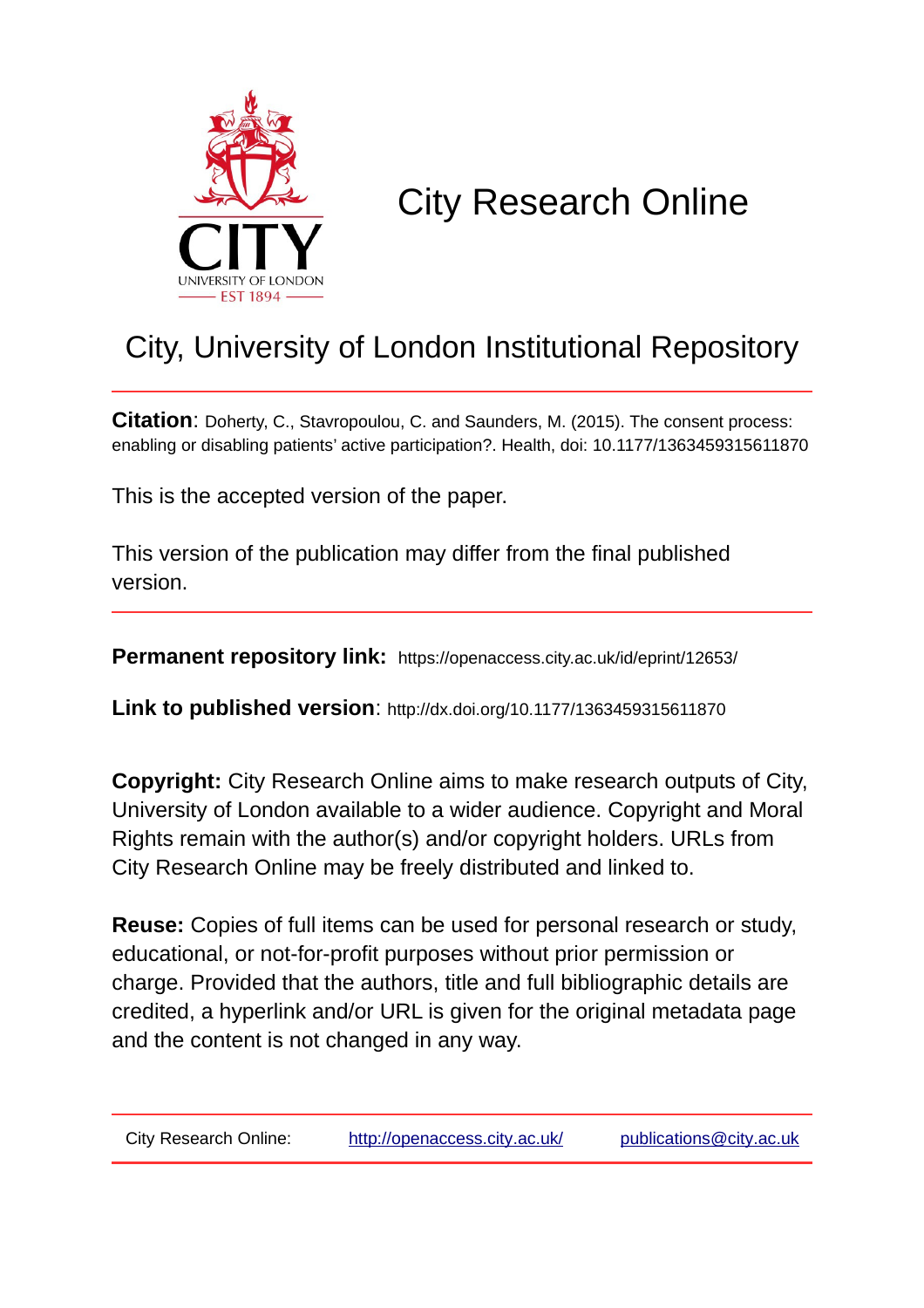## **The consent process: enabling or disabling patients' active participation?**

## **Doherty C,<sup>1</sup> Stavropoulou C,<sup>2</sup> Saunders MNK.<sup>1</sup>**

- 1. University of Surrey, Faculty of Business, Economics and Law, UK
- 2. City University London, School of Health Sciences, UK

## **Abstract**

Standards expected by doctors' regulatory bodies in respect of the process of consent to treatment have arguably sought to restructure the nature of the doctor-patient relationship from one of paternalism to that of shared decision-making. Yet, few studies have explored empirically, from patients' perspectives, the extent to which the process of consent to treatment enables or disables patients' participation in medical decision-making. Our paper examines patients' attitudes towards the consent process, exploring how and why these attitudes influence patients' active participation in decision-making and considering possible consequent medico-legal issues. Data were collected longitudinally using semi-structured interviews and field observations involving 35 patients and 19 of their caregivers, in an English hospital between February and November 2014. These indicate that generally patients defer to the doctor in respect of treatment decision-making. Although most patients and their caregivers wanted detailed information and discussion, they did not necessarily expect that this would be provided. Further, patients perceived that signing the consent form was an obligatory routine principally to protect doctors from legal action should something go wrong. Our study suggests that patients' predominantly paternalistic perceptions of the consent process can not only undermine attempts by doctors to involve them in decision-making but, as patients are now considered in law as informed actors,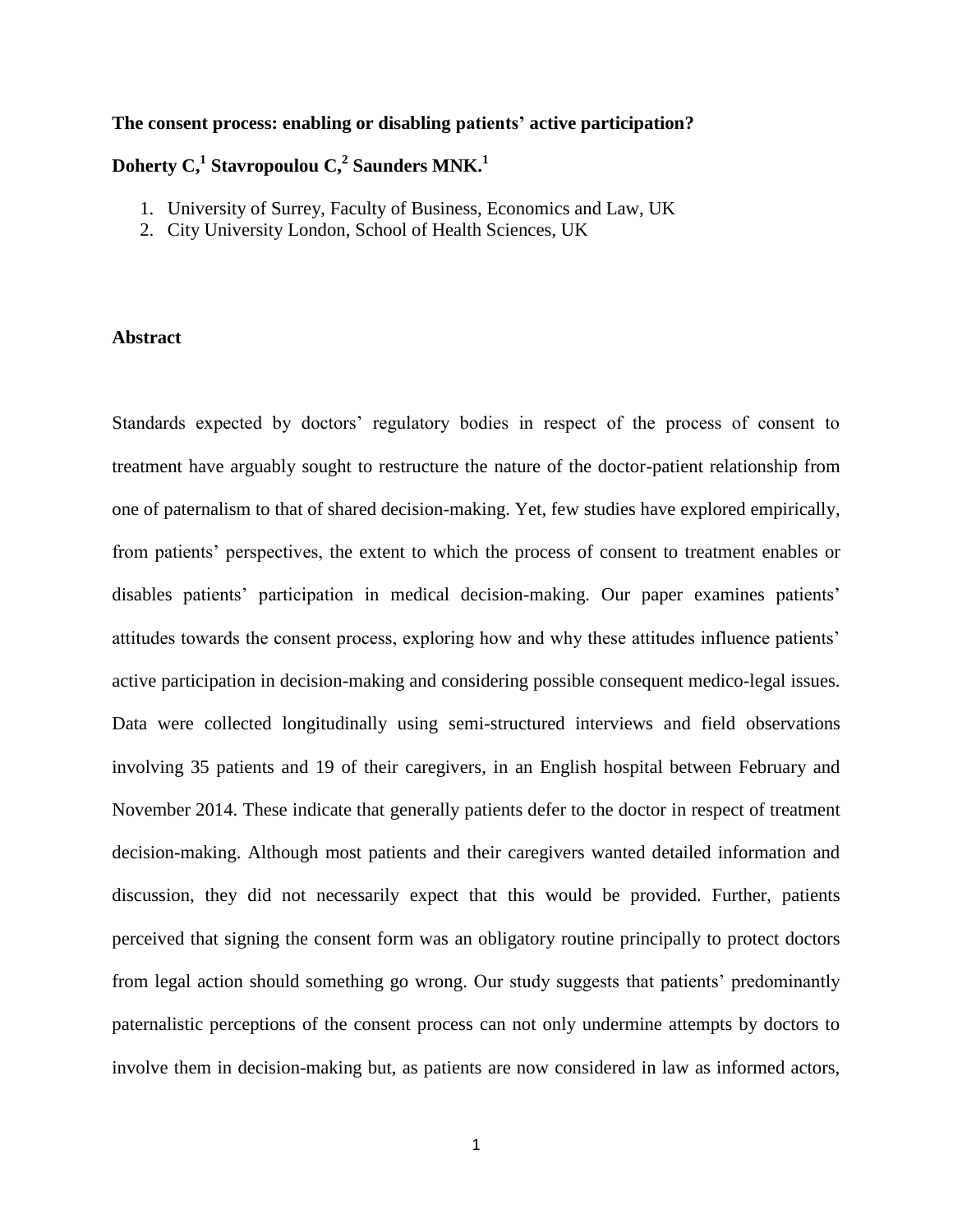their perceptions of the consent form as not being in their interests could be a self-fulfilling prophecy if signing is undertaken without due consideration to the content.

#### **Key words**

**Patients, caregivers, consent, UK NHS.**

## **Introduction**

Standards expected by doctors' regulatory bodies in respect of the consent process have arguably sought to restructure the nature of the doctor-patient relationship from paternalism to shared decision-making (AMA, 2009; Charles et al., 1999; Fovargue and Miola, 2010; GMC, 2008; WMA, 2006). Nonetheless, a substantial gap remains between the practice of informed consent and its intended goals (Grady, 2015). Studies of consent have tended to examine consent to research (Gammelgaard et al., 2004; Wade et al., 2009), patients' understanding of risk (Ashraff et al., 2006; Garcia-Retamero and Galesic, 2010), the quality of the consent process (Habiba et al., 2004) and patients' understandings of written consent and the information provided (Akkad et al., 2006; Fink et al., 2010; Mulsow et al., 2012).

Patients' attitudes and beliefs about the purpose of consent invariably influence how the process is co-constructed in practice. Examining patients' and their caregivers' assumptions and beliefs about the consent process in the UK, our paper responds to a call for further research on consent, involving patients and their caregivers, to help guide clinical practice and bridge the gap between the theory and practice of informed consent (Grady, 2015). We therefore explore how and why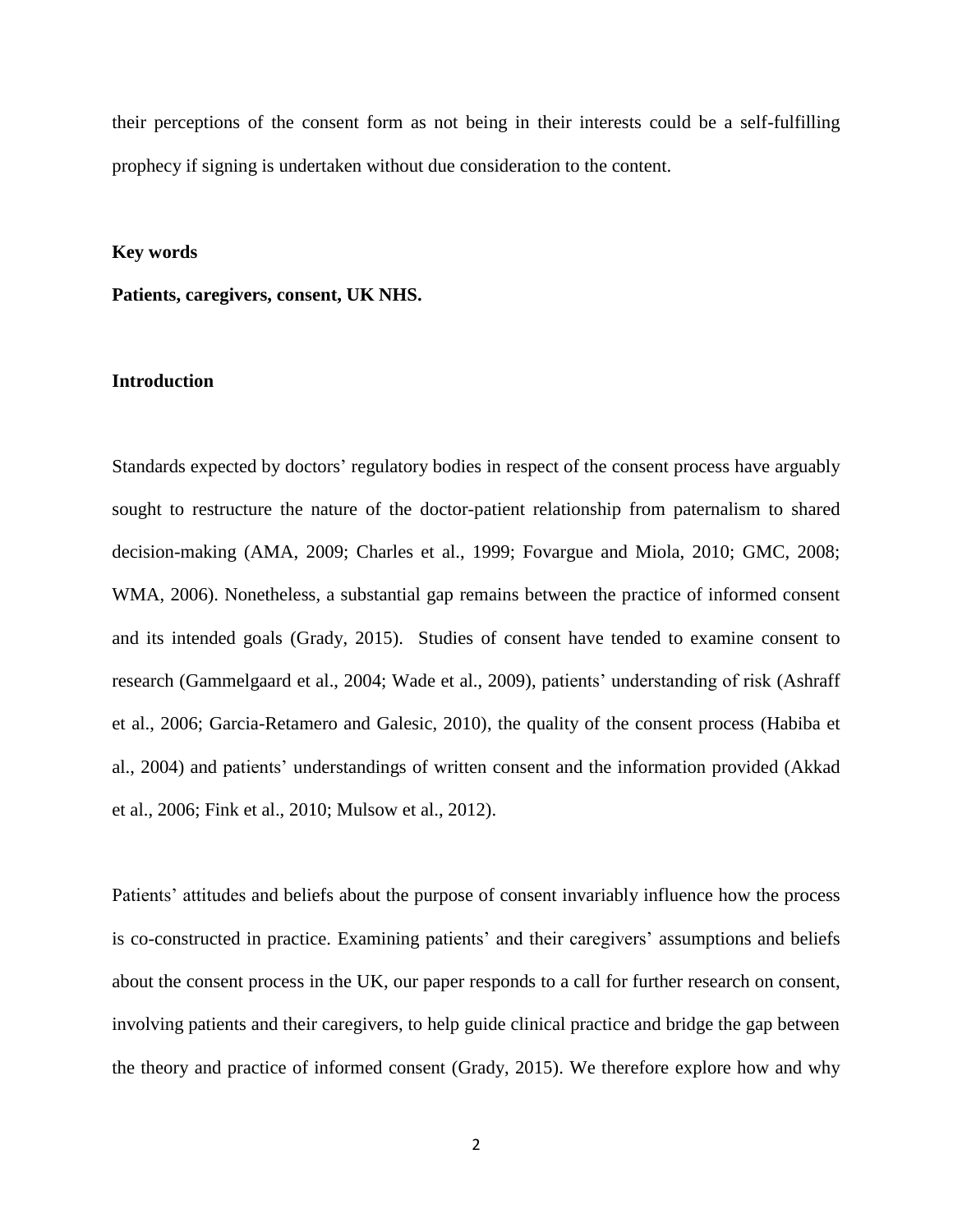patients' attitudes towards the consent process influence their active participation in decisionmaking and consider the possible consequent medico-legal issues. This research is timely as UK law has changed recently from judgements based on the reasonable practitioner standard to that of a reasonable person in the patient's position (*Montgomery v Lanarkshire Health Board*, 2015), this being closer to the medical profession's (espoused) standard.

Over the past three decades, there has been gradual movement towards reform of the doctorpatient relationship from one designed to sustain doctors' professional autonomy and benign paternalism (Kaufmann, 1983), to one promoting patient autonomy and shared decision-making (Kon, 2010). The Western philosophical belief of 'autonomy' or self-determination emphasises respect for individuals' rights to control their lives and actions by their own choices, 'at least to the greatest extent compatible with the rights of others' (Herbert, 1980, p. 1042). Medical paternalism, the belief stated simply that 'doctor knows best', has been tested by a number of factors. These include: the complexity and range of treatment options; appreciation that it is the patient, not the doctor, who has to live with the consequences of decisions made; and the recognition that doctors do not always know what is current best practice (Charles et al., 1999).

However, and although there has been an increased advocacy for shared decision-making, a study involving adults in the US found that there was still significant paternalism in medical practice (Fowler et al., 2013). Similarly, a recent inquiry into the practice of an English surgeon performing a variation of a mastectomy unrecognized by his peers, argued that if 'the prevailing culture is one in which the patient is seen as the recipient of whatever is on offer, then consent can come to be seen as some perfunctory exercise…. Hence, the patient is "consented" and the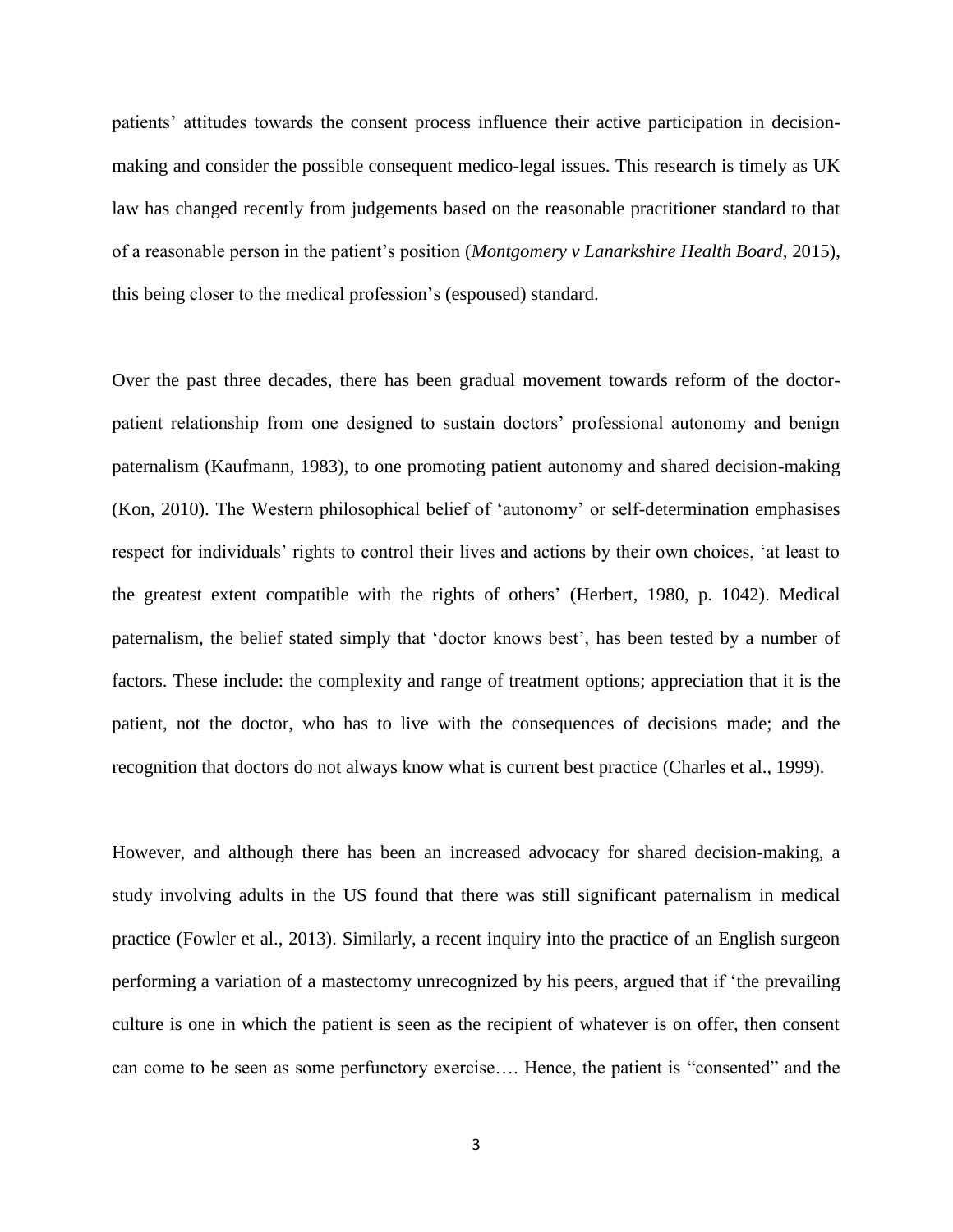doctor can then get on with things, having had to pause as briefly as possible to tick the consent box' (Kennedy, 2013, p. 52).

We commence by discussing the concept of informed consent from both a medical and a legal perspective. We then outline our method. Subsequently, we present findings based on a longitudinal qualitative study of the consent process from the perspective of patients (and their caregivers) undergoing treatment for cancer. We conclude by discussing the implications of our study for patients' involvement as active partners in clinical decision-making.

## **Consent to treatment**

In the UK National Health Service (NHS), as in many other countries, the consent to treatment process is grounded in the principle of the individual's right to self-determination over her/his own body. For adults, consent is considered valid when it is given voluntarily by an individual capable of understanding the information provided and able to make a decision based on their evaluation of the risks and benefits (DH, 2009). The principle of documenting patients' consent was established originally as a legal instrument for extending the liability of doctors in the event of harm arising from clinical care. Consent comprises of the concepts of 'battery' and of 'negligence'. Battery is touching a patient without effective consent either implied or explicit, which may constitute a civil or criminal offence (DH, 2009);, Negligence is failure to provide the patient with all necessary information about the procedure including significant possible adverse outcomes and the patient subsequently suffers harm as a result of treatment (DH, 2009). Although the patient's signature on a (consent) form does not in itself constitute valid consent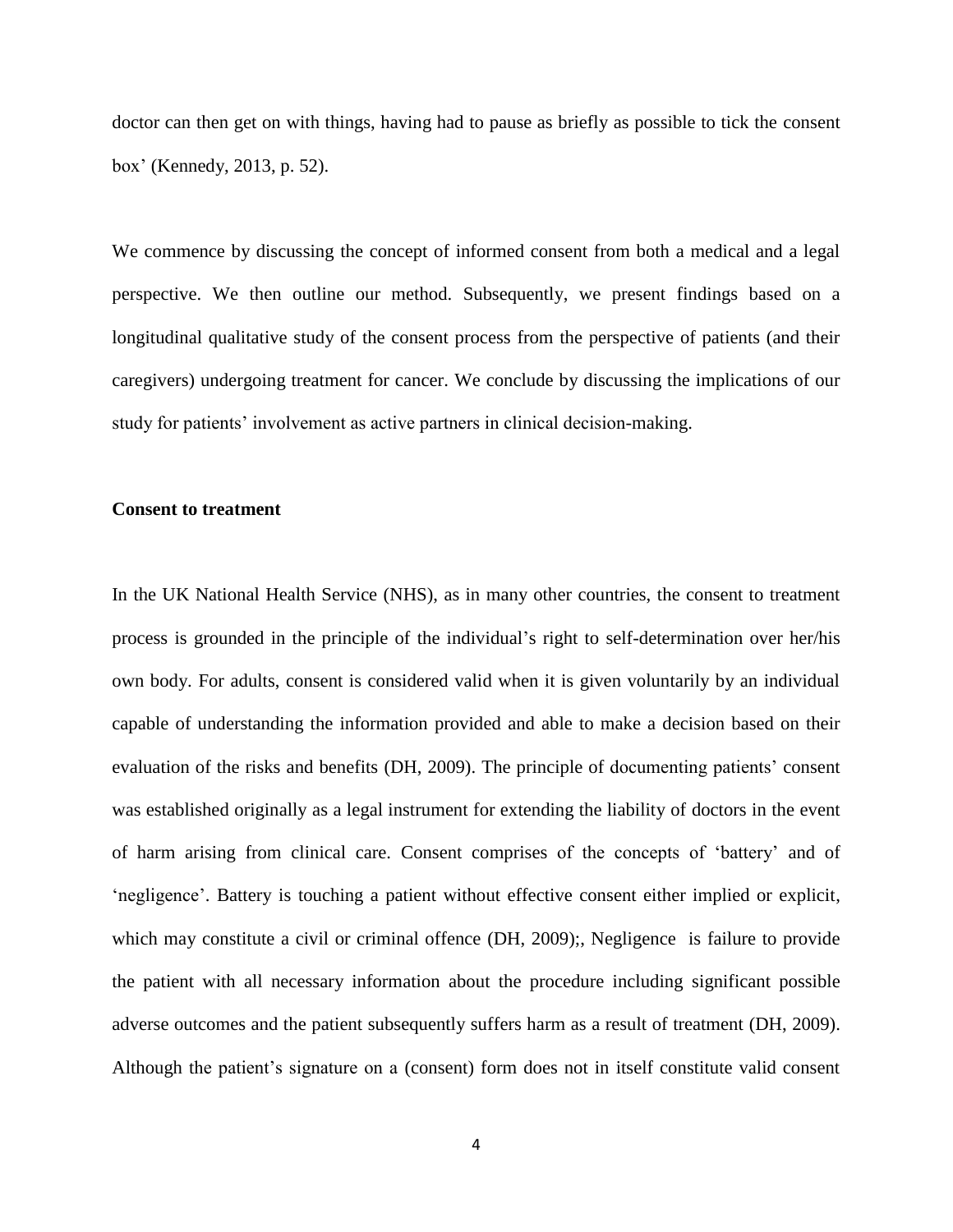and is generally not a legal requirement, such forms are often considered good practice where an intervention such as surgery is proposed (DH, 2009).

Doctors' regulatory bodies emphasize the relationship between doctors and patients focusing on building trust, openness and good communications (AMA, 2009; GMC, 2008). UK current guidance states: 'Each person has a role to play in making decisions about treatment or care' (GMC, 2008, p. 7) before listing the complementary responsibilities of those involved. Rather than something a doctor does to a patient, consent is considered a two-way process in which the patient is (or should be) the active partner in giving consent to treatment (Kennedy, 2013; Sokol, 2014). Although the patient requires sufficient information to make a decision, the doctor should also be checking the patient has understood what is proposed and the associated risk (DH, 2009; *Montgomery v Lanarkshire Health Board*, 2015). The patient has the right to refuse detailed information but, as preferences can change over time, consent to treatment should be an ongoing process for the duration of the person's treatment (DH, 2009). Nonetheless, the process of achieving informed consent is displayed most clearly as concluding when the patient signs a consent form (Kinnersley et al., 2013).

Where harm has occurred and the courts become involved, UK judgements have tended to be made on what is deemed to be the appropriate standards of disclosure of the risks involved (Jones, 1999). Standards of disclosure relate to the doctor's legal duty, rather than the patient's need for, or understanding of, information. They are therefore an issue of medico-legal practice rather than the patient's right to decision-making (Fovargue and Miola, 2010; Jones, 1999).It has been judged that, 'the provision of too much information may prejudice the attainment of the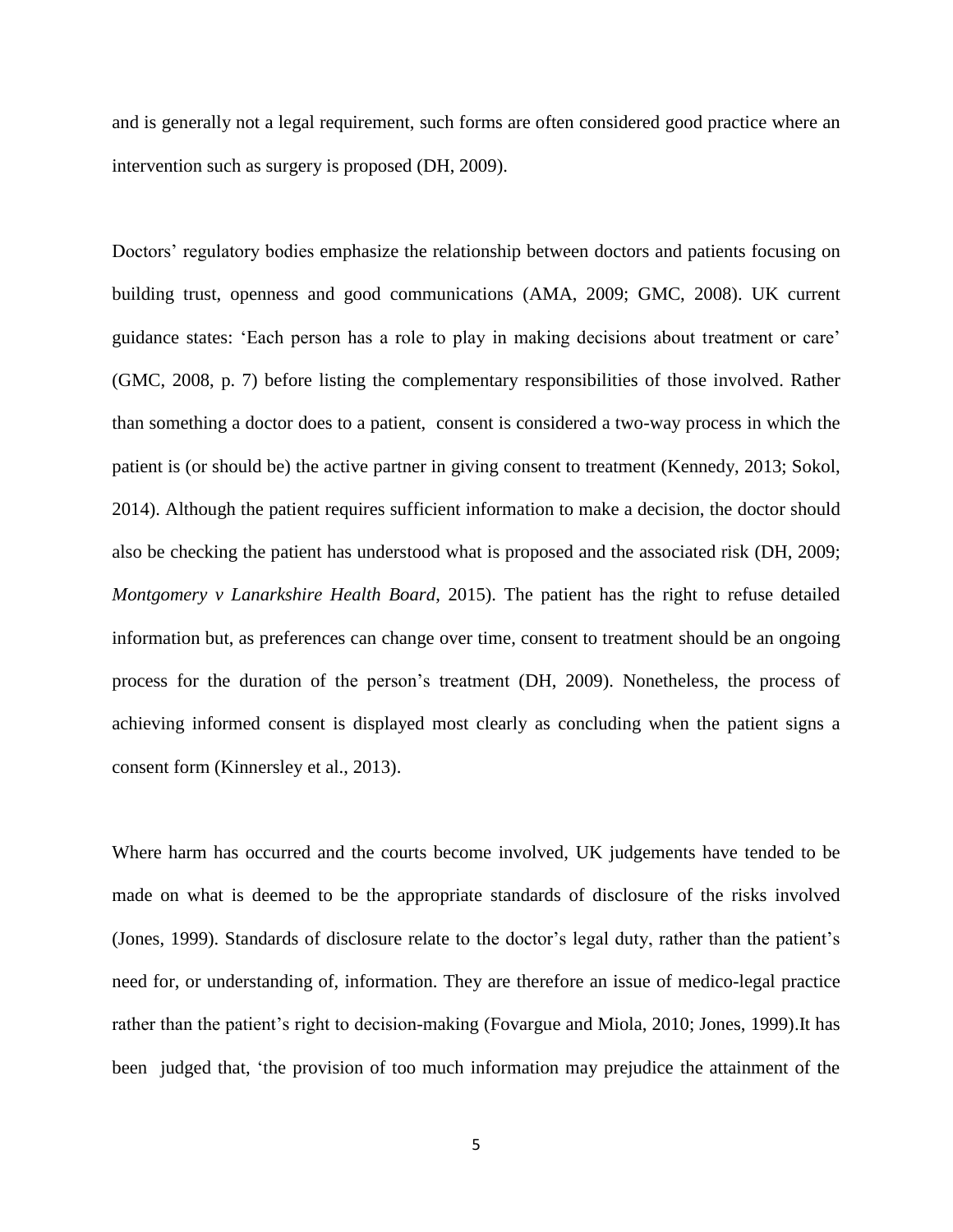objective of restoring the patient's health' (*Sidaway v. Board of Governors of the Bethlem Royal Hospital*, 1985, p. 904). Consequently the 'responsible practitioner standard' has tended to take precedence. This requires the doctor involved to demonstrate that s/he provided information to the patient that a doctor of good standing in the doctor's community of peers would provide to her or his patient (*Bolam v Friern Hospital Management Committee*, 1957).

Within such judgements the importance of patient autonomy has been recognised increasingly by the courts (see for example *Chester v Afshar*, 2004). A recent Supreme Court ruling (*Montgomery v Lanarkshire Health Board*, 2015) judged that a risk is material if a reasonable person in the patient's position would be likely to attach significance to it, or if the doctor is or should reasonably be aware that *their* patient would be likely to attach significance to it. The ruling stated that 'There is no reason to perpetuate the application of the *Bolam* test' (p28). This ruling places greater emphasis on the ethical principle of patient autonomy, being closer to current GMC guidance, and practice in parts of the USA, Canada and Australia (Jones, 1999; *Reibl v Hughes*, 1980, *Rogers v Whitaker*, 1992).

Nonetheless, such patient autonomy is not without problems. In a study involving cancer patients in Canada, Sinding et al. (2010) found that patients were uncomfortable with what they perceived as an expectation that they were responsible for making decisions about their treatment. When patients are left to decide on the type of treatment they may feel unsupported through having to make decisions based on information that they might not fully understand (Fovargue and Miola, 2010; Sinding et al., 2010). This supports an argument that requirements to provide patients with more information are being conflated with the informed model, that is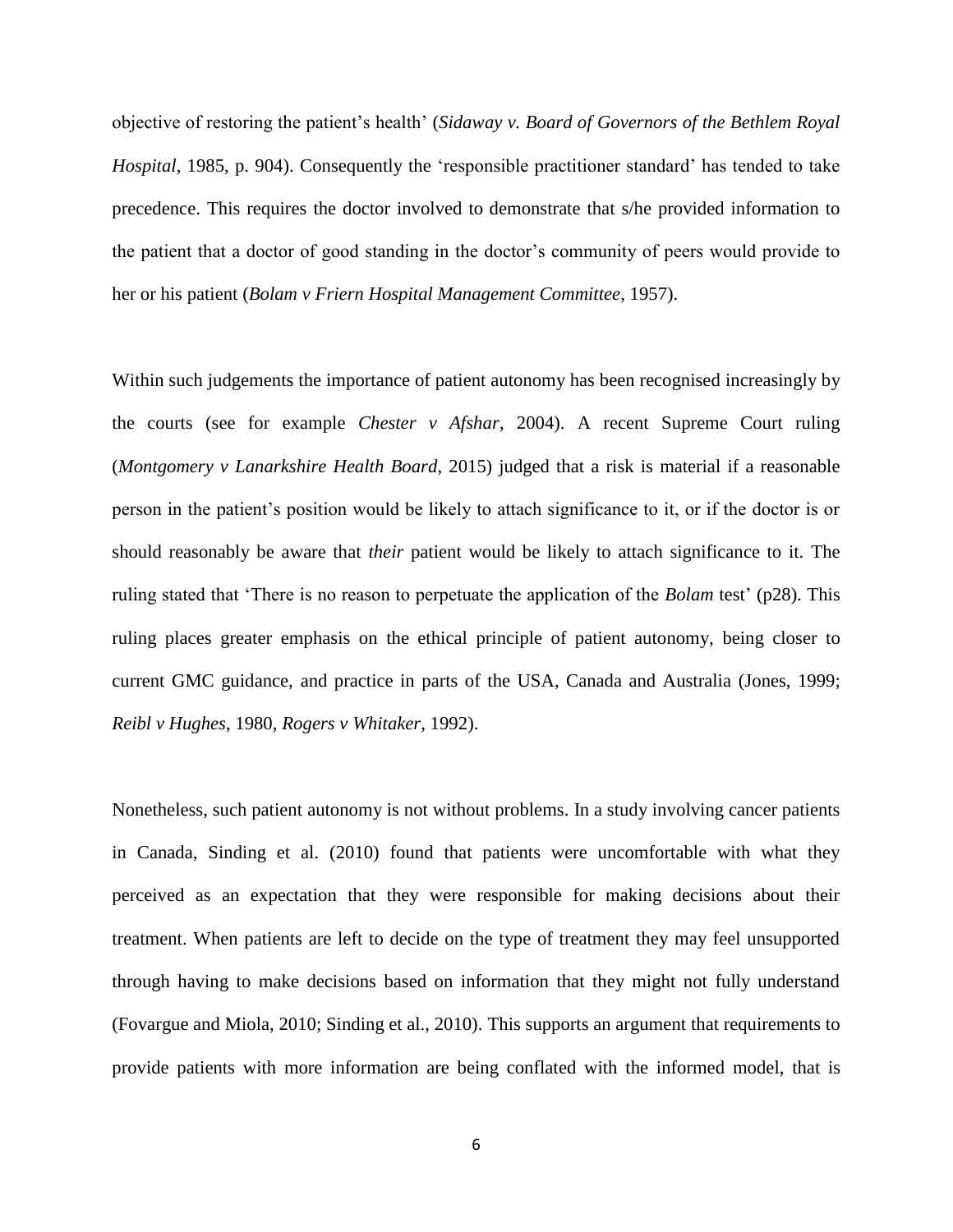where the patient makes the decision, rather than the shared decision-making model (Charles et al., 1999; Fovargue and Miola, 2010; Jones, 1999).

Arguably, the apparent contractual nature of the consent form is not a natural aspect of the doctor-patient relationship and can act as a barrier to effective dialogue (Clements, 2005; Meredith, 1993). This may be especially problematic if, as studies suggest, doctor-patient interaction tends to be dominated by doctors' biomedical agenda with little time given to patients' functional or emotional concerns (Pilnick and Dingwall, 2011). If patients are to be active participants in decision-making they need to believe that their concerns are important and appreciated (Arora, 2003) and to have the opportunity to build relationships or 'get to know' their doctors (Hor et al., 2013). Evidence indicates that patients' understanding is maximized where the consent process takes between 15 and 30 minutes (Fink et al., 2010). However, there is a perception held by some patients of the consent process not being in their interests. Rather it is a legal document designed to protect the rights of doctors and legitimise their decision-making, therefore being of less relevance to patients (Akkad et al., 2004; Cassileth et al., 1980; Habiba et al., 2004).

Patients holding such assumptions and beliefs about consent to treatment and their role within that process will invariably influence its co-construction in practice. Consequently, this study examines, from patients' and their caregivers' perspectives, how and why their attitudes to consent influence their participation in decision-making and considers the possible consequent medico-legal issues.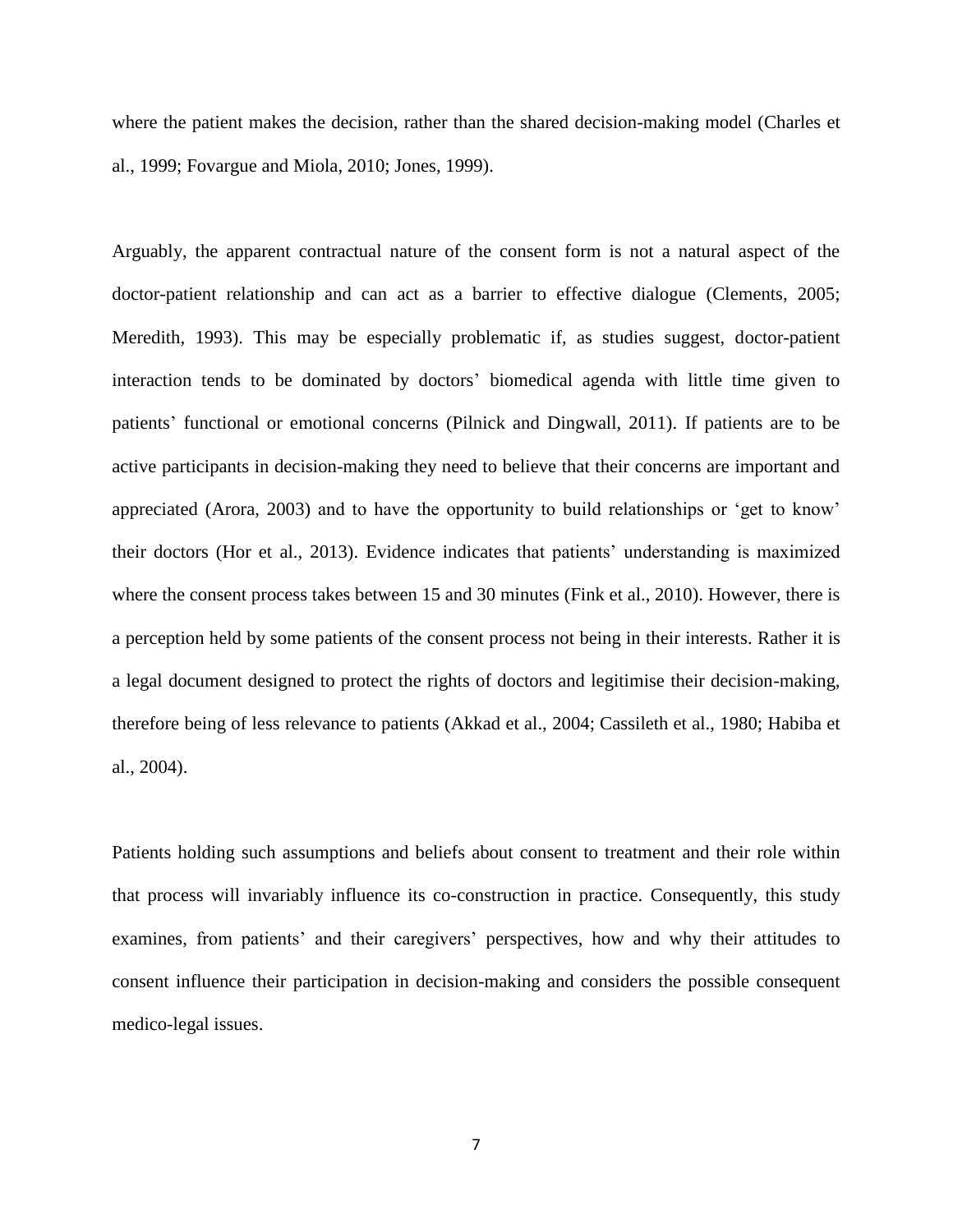## **Method**

#### *Research setting*

Data were collected from a sample of day-case patients and their caregivers (a patient's relative or close friend) over the period of their chemotherapy treatment, in an English tertiary cancer treatment centre between February and November 2014. This centre had been rated more highly than most NHS trusts in recent patient surveys. In 2014 it scored 'above average' for eight of the nine aspects of in-patient experience and, in 2012, 'above average' for seven of the nine aspects of out-patient care and treatments (Care Quality Commission, 2014). The research site provided access to patients with experience of primary, secondary and tertiary healthcare, many having consented to surgery before being referred to this hospital for chemotherapy. Issues of informed consent are particularly important for such people diagnosed with cancer, and their caregivers, because the disease is potentially life threatening, and therefore life changing, surgery can be complex and the extent of the procedure(s) many not always be known in advance. In addition, chemotherapy treatment may have many side effects such as vomiting and decreased immunity with risk of death or serious illness from infections.

## *Research design*

We were concerned with both patients and their caregivers understanding of the consent form, including how actively involved they were in the process of consent to treatment. Previous research (Doherty and Saunders, 2013) had highlighted that obtaining patients' narratives about their experiences at specified stages in their treatment could allow chronological connections and temporal sequencing of events to be explored (De Fina and Georgakopoulou, 2008), identifying possible changes in inter-subjective experiences (Syrjälä et al., 2009). We therefore adopted a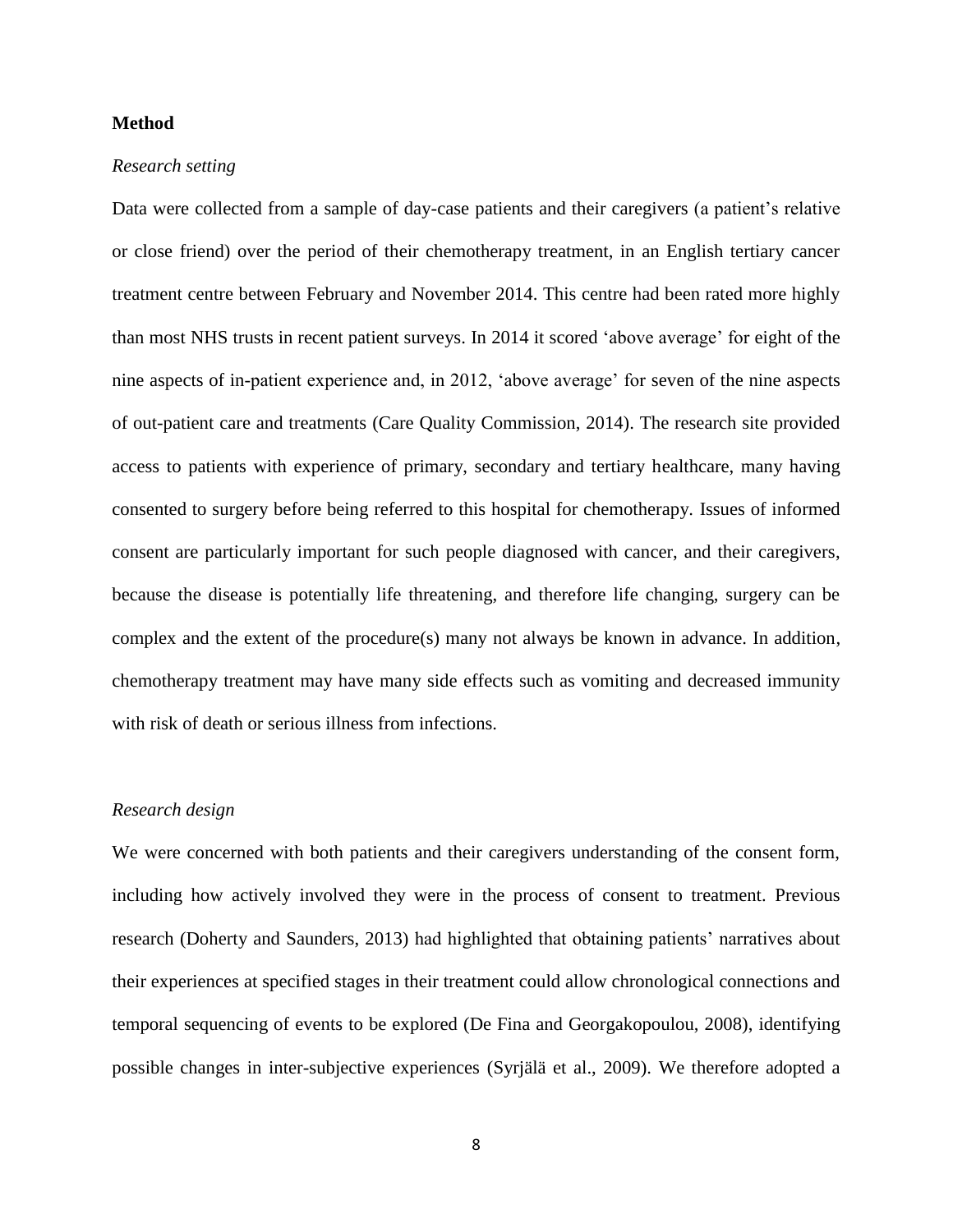longitudinal and processural based research design to construct inductively thick descriptions (Geertz, 1973) of patients' and their caregivers narratives of their treatment experiences. Having obtained NHS Research and Ethics approval, data were collected using initial, midway through and post chemotherapy cycle narrative interviews supplemented by field observations.

A maximum variation purposive sample (Saunders, 2012) of 35 patients (17 male and 18 female) aged between 34 and 82 years was selected. Their mean age of 62 was similar to that of UK cancer patients, the majority of whom are aged over 60 years (Cancer Research UK, 2015). We sought to ensure that our patient participants included people with a variety of cancers including breast, bladder, lung and bowel, thereby allowing key themes across a range of treatments to be revealed. We also sought to select patient participants of varying ages, any patterns that emerged being likely to be of wider interest and value (Patton, 2002). Nineteen of their caregivers (7 men and 12 women) also agreed to participate, following agreement to this by the respective patients. Although few guidelines are available for estimating sample size for qualitative research, the majority of recommendations fall within a range of 10 to 50 participants (Saunders, 2012). More specifically, research indicates that to achieve data saturation in qualitative interviews with patients and their relatives, between 10 and 15 participants are likely to be required (Francis et al., 2010). Overall, our sample of 35 patients and 19 of their caregivers therefore falls within these recommendations.

Each participant was identified by a code comprising whether they were a patient (P) or caregiver (C), their gender ( $M =$  male,  $F =$  female) and age in years. Participants of the same code were differentiated by a third alphabetic character, a note being made to enable patients and their caregivers to be linked. Although 35 patients and 19 caregivers consented to participate,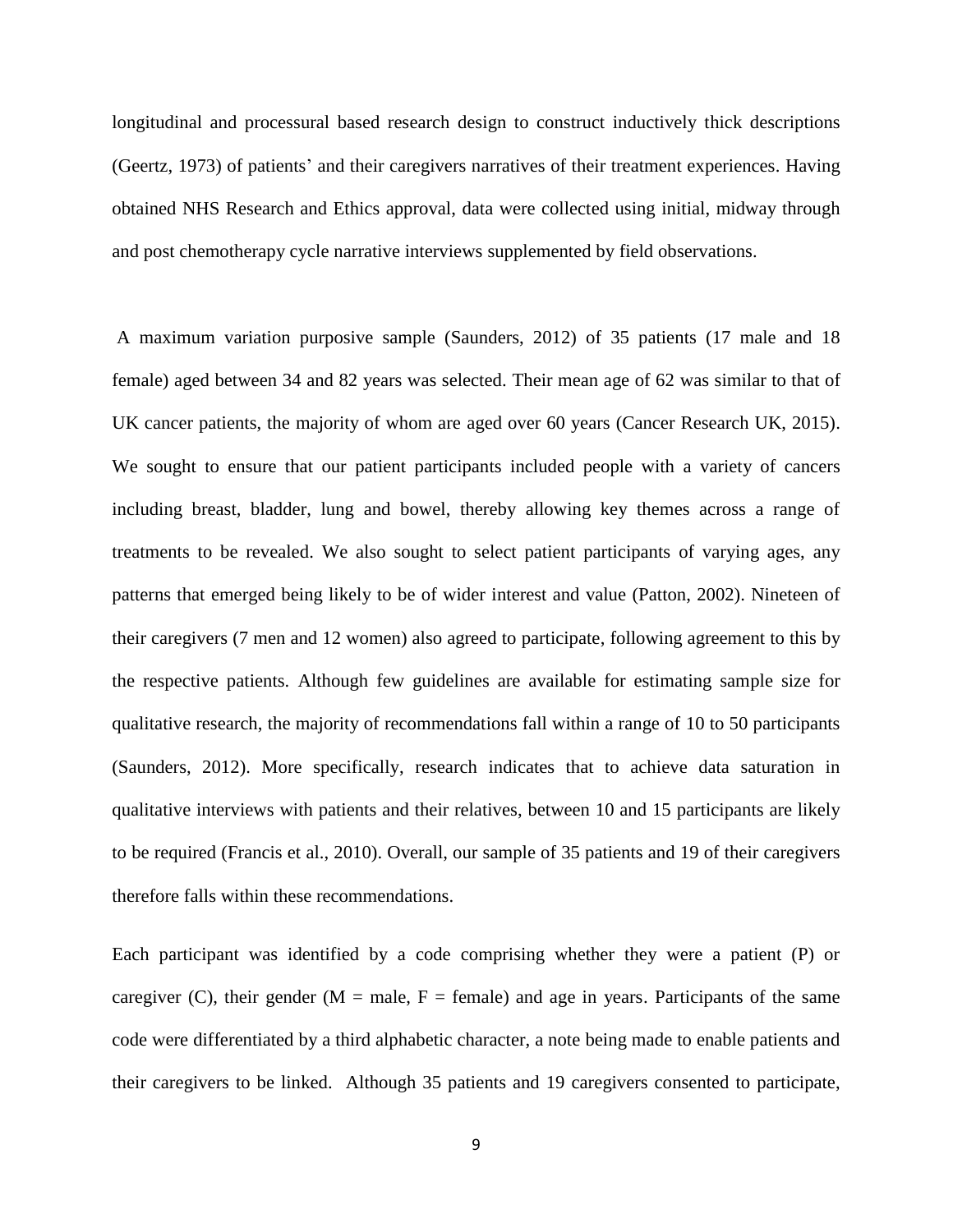there was invariably attrition, 6 patients and 8 caregivers being unable or declining to take part in at least one of the subsequent interviews (Table 1).

## **Table 1: Participant interviews**

## **Patient participants**

| Therapy stage at which interview<br>conducted |         |                | Number of<br>interviews<br>per patient | Number of<br>patients | Total<br>number of<br>interviews |
|-----------------------------------------------|---------|----------------|----------------------------------------|-----------------------|----------------------------------|
| Initial                                       | Mid-way | Post           |                                        |                       |                                  |
| $\checkmark$                                  | ✓       | ✓              | $N=3$                                  | $N=29$                | $N=87$                           |
| $\checkmark$                                  | ✓       | $\pmb{\times}$ | $N=2$                                  | $N=3$                 | $N=5$                            |
| $\checkmark$                                  | ×       | ×              | $N=1$                                  | $N=3$                 | $N=3$                            |
| <b>Total</b>                                  |         |                |                                        | $N = 35$              | $N=95$                           |

## **Caregiver participants**

| Therapy stage at which interview<br>conducted |                |      | Number of<br>interviews<br>per caregiver | Number of<br>caregivers | Total<br>number of<br>interviews |
|-----------------------------------------------|----------------|------|------------------------------------------|-------------------------|----------------------------------|
| Initial                                       | Mid-way        | Post |                                          |                         |                                  |
| ✓                                             |                | ✓    | $N=3$                                    | $N=11$                  | $N=33$                           |
| $\checkmark$                                  | $\pmb{\times}$ | ✓    | $N=2$                                    | $N=4$                   | $N=8$                            |
| $\checkmark$                                  | $\pmb{\times}$ | ×    | $N=1$                                    | $N=4$                   | $N=4$                            |
| <b>Total</b>                                  |                |      |                                          | $N=19$                  | $N=45$                           |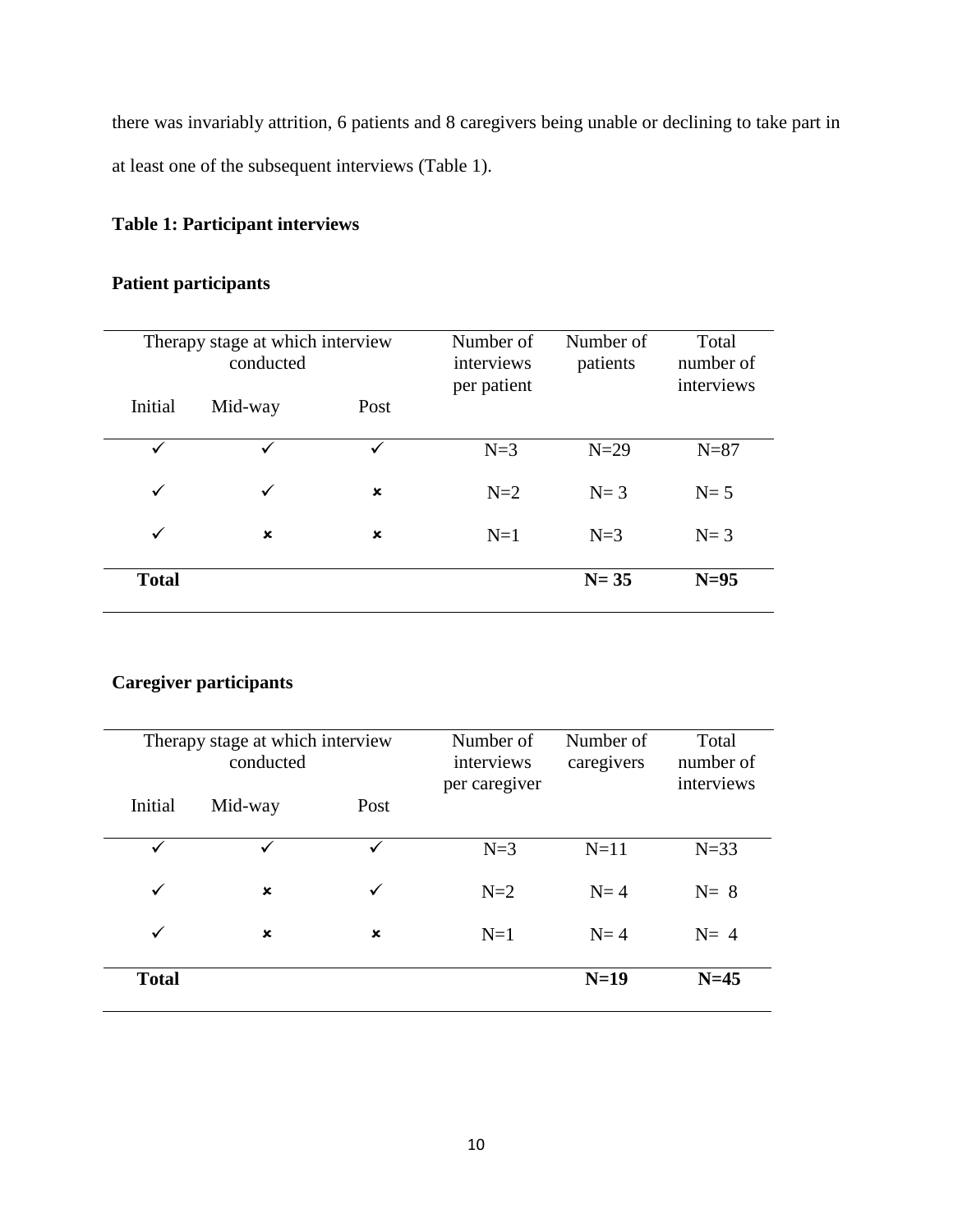Interviews were conducted and audio recorded in a private office in the hospital, patients being present at 4 of their caregivers' interviews. Both patient and caregiver participants were asked to talk about their experience of cancer diagnosis and treatment, what they considered the purpose of consent and the form, and whether the patient had been asked to sign this form. Interview questions were deliberately broad and open to allow each participant to tell their own story with prompt questions asked as appropriate as the narratives developed. These interviews lasted between 10 and 45 minutes.

Second interviews, lasting between 10 and 62 minutes*,* were conducted mid-way through treatment with 32 patients and 15 caregivers. These were treated as part of an ongoing story of the patients' and caregivers' experiences of cancer diagnosis and treatment. Participants were asked about their chemotherapy treatment and any concerns they had about the safety of their care; questions depending, in part, on the stories they had told at the first respective interview.

Post chemotherapy 29 patients and 11 caregivers undertook a final telephone interview, this occurring within 4 to 6 weeks of chemotherapy cycle completion. Contemporaneous notes made during telephone interviews were transcribed immediately afterwards. These telephone interviews were between 15 to 25 minutes duration, questions again being informed in part by participants' stories in earlier interviews. Field observations of patients and nurses interacting, including 16 of these patients on the first occasion that their chemotherapy was administered, were recorded manually within 48 hours of the observation taking place, providing ethnographic vignettes with which to contextualize the consent process (Jacobsen, 2014). These observations were between 15 and 125 minutes duration.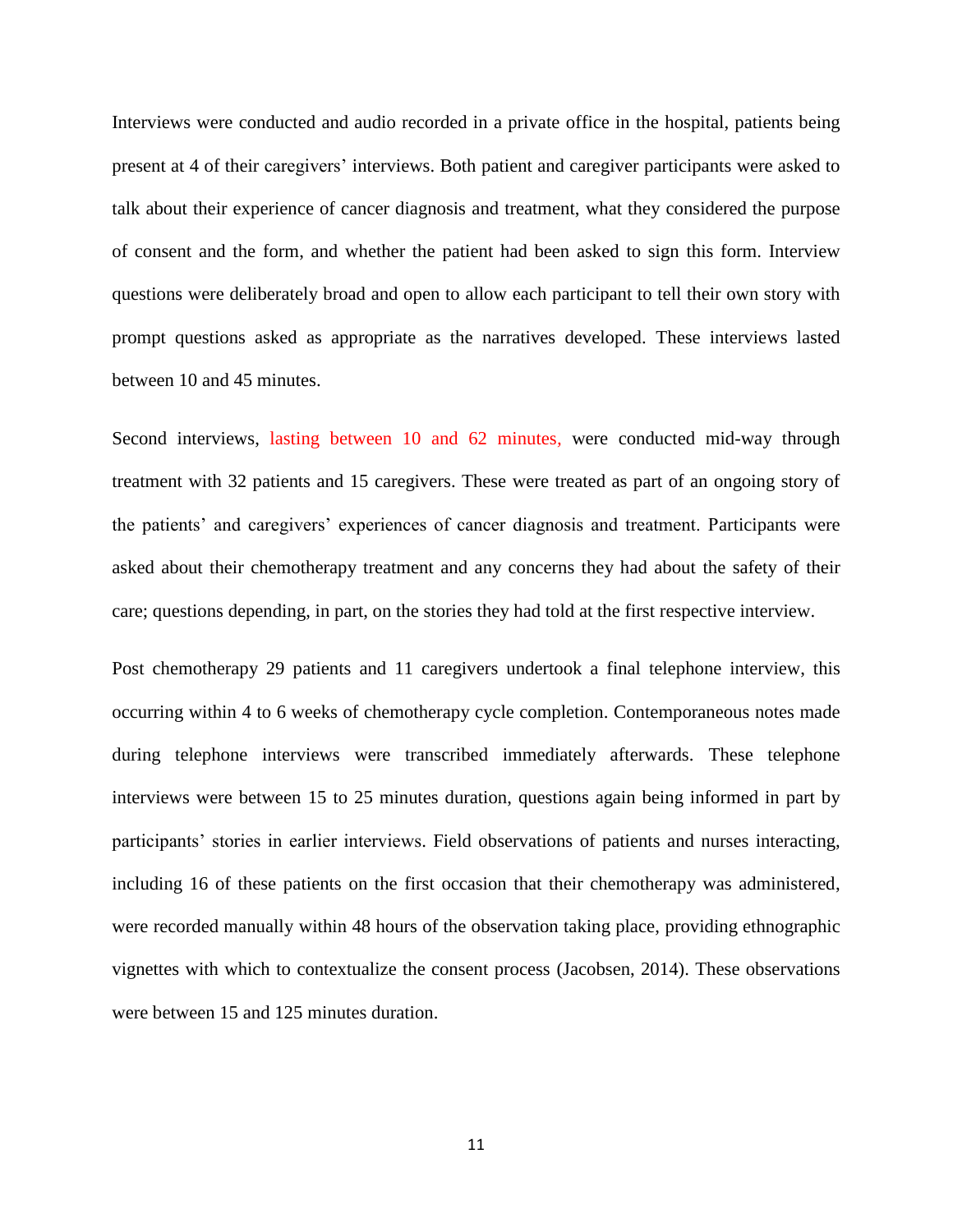Participants' stories are invariably shortened rather than complete versions of events (Boje, 1991). Each offers a participant's 'emplotment' (Syrjälä et al., 2009, p. 268) of connected sequential events related to their experiences of the consent process within the context of their treatment for cancer. Invariably through theorizing, analysing, and categorizing their personal narratives, we become part authors of the participants' stories; our ways of interpreting the data being influenced by our previous knowledge and experience which includes NHS nursing and social care.

Analysis of these narratives, and vignettes from field observations adopted Corley and Gioia's (2004) grounded approach. First order concepts within each participant's narrative were identified initially and grouped into categories using open coding (Corbin and Strauss, 2008). Participants' own words ('in vivo' codes) were used where possible providing first order concepts such as 'the doctors will have to decide' and 'the decision was this is what we want to give you' (Figure 1). Relationships discerned between and among the first order concepts provided the second order themes; the two concepts referred to earlier, with others, comprising the theme 'Doctor decides'. We undertook this process by searching for corroborating and contradictory evidence, constantly comparing accounts to select and reduce the first order concepts to a core set of (second order) themes by merger and delimitation. Alongside this process, through debate and reference to the literature on consent to treatment and the doctorpatient relationship, possible explanatory aggregate dimensions developed (Corbin and Strauss, 2008). For example, the second order themes 'Doctor decides' and 'Patient does not want to know', we explained by 'Paternalism'. In the following section we discuss our findings and examine the implications for patients' active participation in the consent process.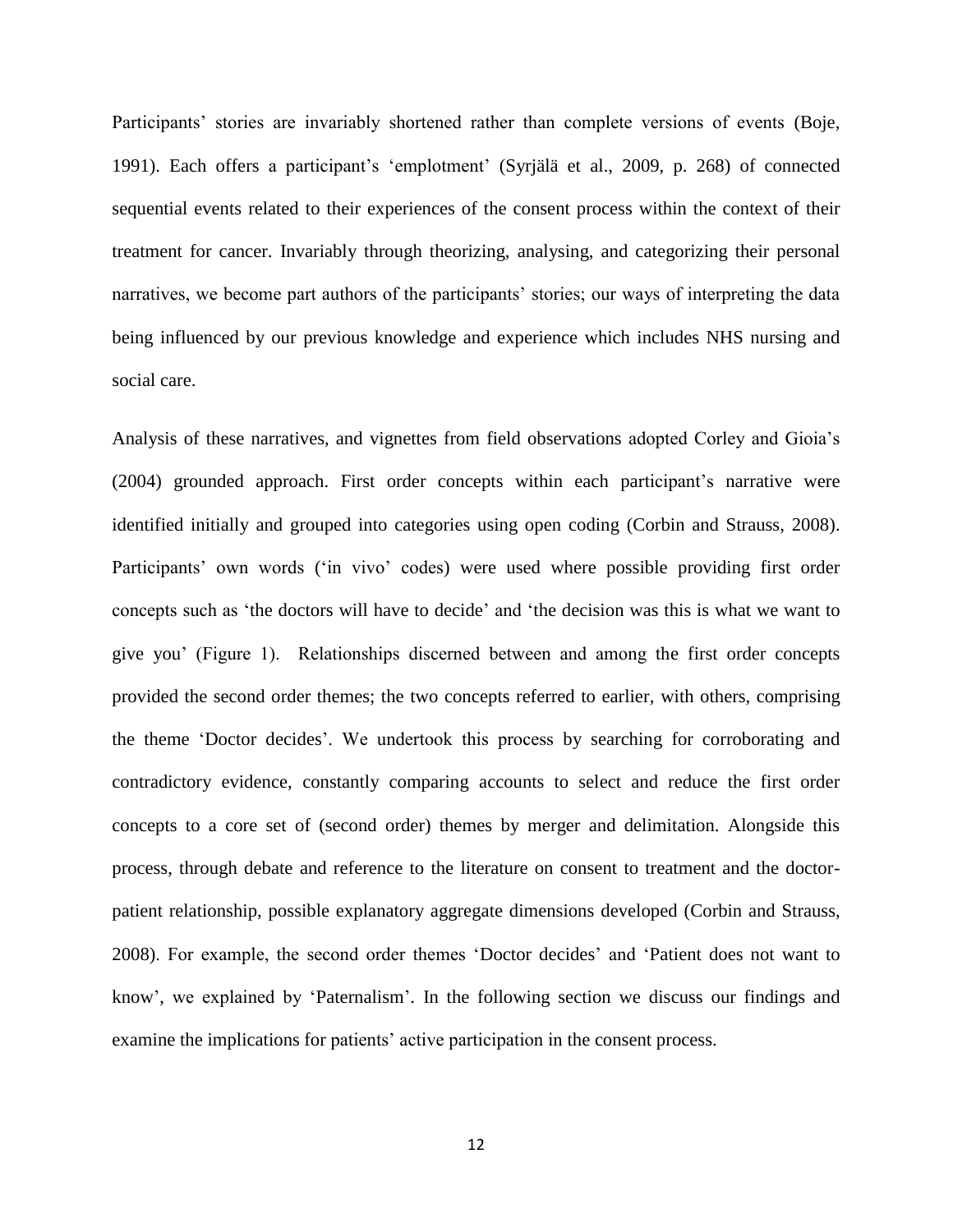## **[Suggest insert Figure 1.]**

## **Findings**

## *Paternalism*

The aggregate dimension of paternalism was an important finding from our analysis. Most patients in the study expected, and were content to let doctors make decisions, justifying this on the basis of doctors' expertise.

'*I think the decision was this is what we want to give you. …As far as I'm concerned they tell me what's going to happen, I consent to what's going to happen and I sign my signature as consent to that operation …or whatever I'm having*.' (P32F68)

'*They [doctors] know better than me, so whatever they decide, the main thing is that they said they will look after me and keep me well.*' (P13M76)

'*The doctors will have to decide whether they will give me any more treatment, so all I can do is wait and see. I just have to be patient.*' (P18F79)

## *Informed*

Patients were generally disinclined to make decisions about their treatment. However, misunderstandings could arise later if they believed that doctors had not provided sufficient information regarding those treatments for which they were giving consent, or had neglected to outline fully potential alternative treatments that might be required.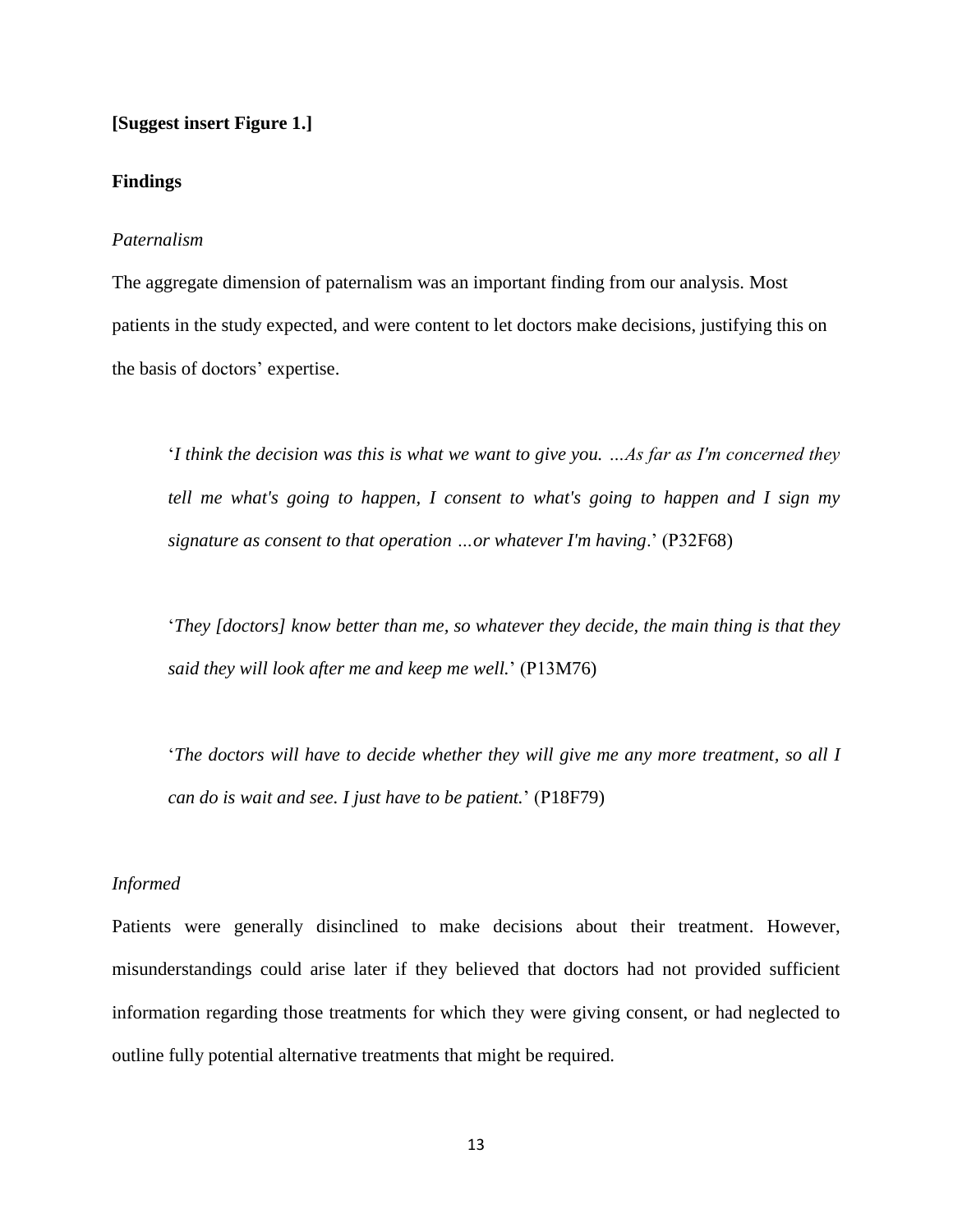*'I thought I was just going to have a total hysterectomy, an omentectomy but I signed for whatever else and I ended up doing that, but they [surgeons] said it was the best thing to do because they've taken it [cancer] all out. I'm glad they did it, I'd rather it all gone than still there.'* **(**P4F74)

Despite this patient appearing to trust the surgeons and giving consent for them to proceed as they thought necessary, post-surgery she commented '*I didn't realise what they were going to do*'; recalling that the surgeon said, '*come in next week and I'll go in and have a look round'*  [meaning exploratory surgery]. However, she was '*shell shocked*' to wake up in intensive care to discover that she had been in theatre for around 10 hours because the cancer had spread further than anticipated. Two weeks following discharge from hospital during an out-patient consultation she attempted to find out what surgery had occurred.

*I went to see Mr X [surgeon] and I said 'what have you done? Did you do an extended hemicolectomy or did you do?'*…. *and he looked at me and I said* '*it's alright, I'm a nurse'*. (P4F74)

This patient's narrative suggests a perception that the surgeon is reluctant to provide details of the full extent of the surgery and seeks justification for her request. Guidance given to doctors states that if during a surgical procedure it becomes apparent that further lifesaving treatment is necessary but has not been consented to, the surgeon can proceed on the basis of the patient's best interests (DH, 2009). However, the GMC (2008) cautions that where possible, the prospect of such a situation should be discussed with the patient in advance. This patient outlines how she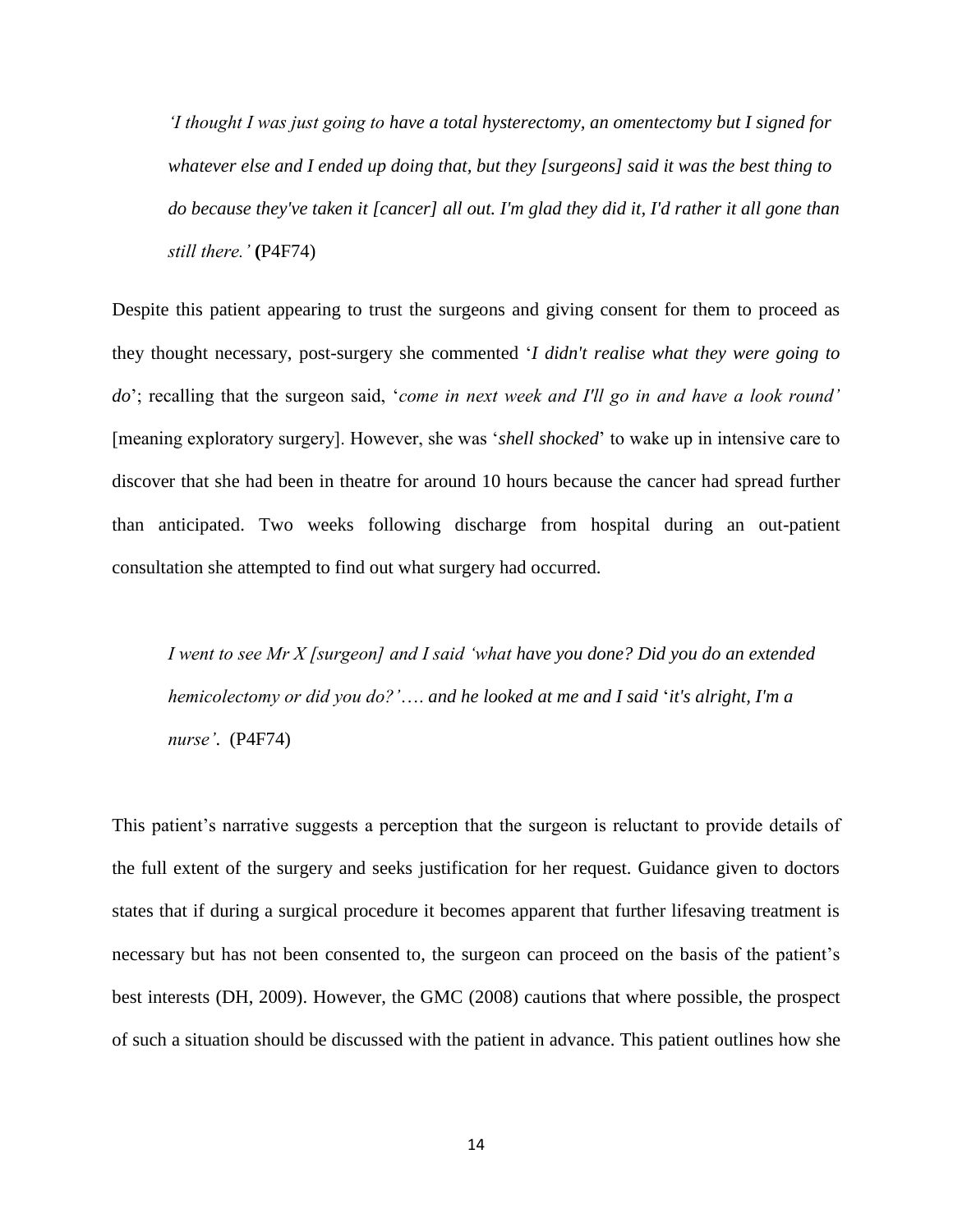'*wasn't prepared*' and commented subsequently that she now takes her son with her when she has an appointment with a surgeon, suggesting a loss of trust.

#### *Patient involvement*

When discussing the consent process less than a third of participants mentioned patient involvement. Those who did noted that as adults, they had a responsibility to understand what was being proposed.

*'We're all adults at the end of the day aren't we so it's an opportunity to demonstrate that they've [doctors] explained those risks and that we're comfortable that it's the best way forward.*' (P22F34)

*'I think the consent form is that they've explained everything to you and you know what's going on and if you know what's going on you should sign it and if you don't know what's going on then you don't sign it.*' (P13M76)

'*They asked me if I wanted to have the chemo before the surgery; and that was a decision that they involved me in*' (P5F39)

While these patients did not always wish to make decisions about their treatment, the provision of information and having the opportunity for discussion was valued, often being more positive than they and their caregivers expected.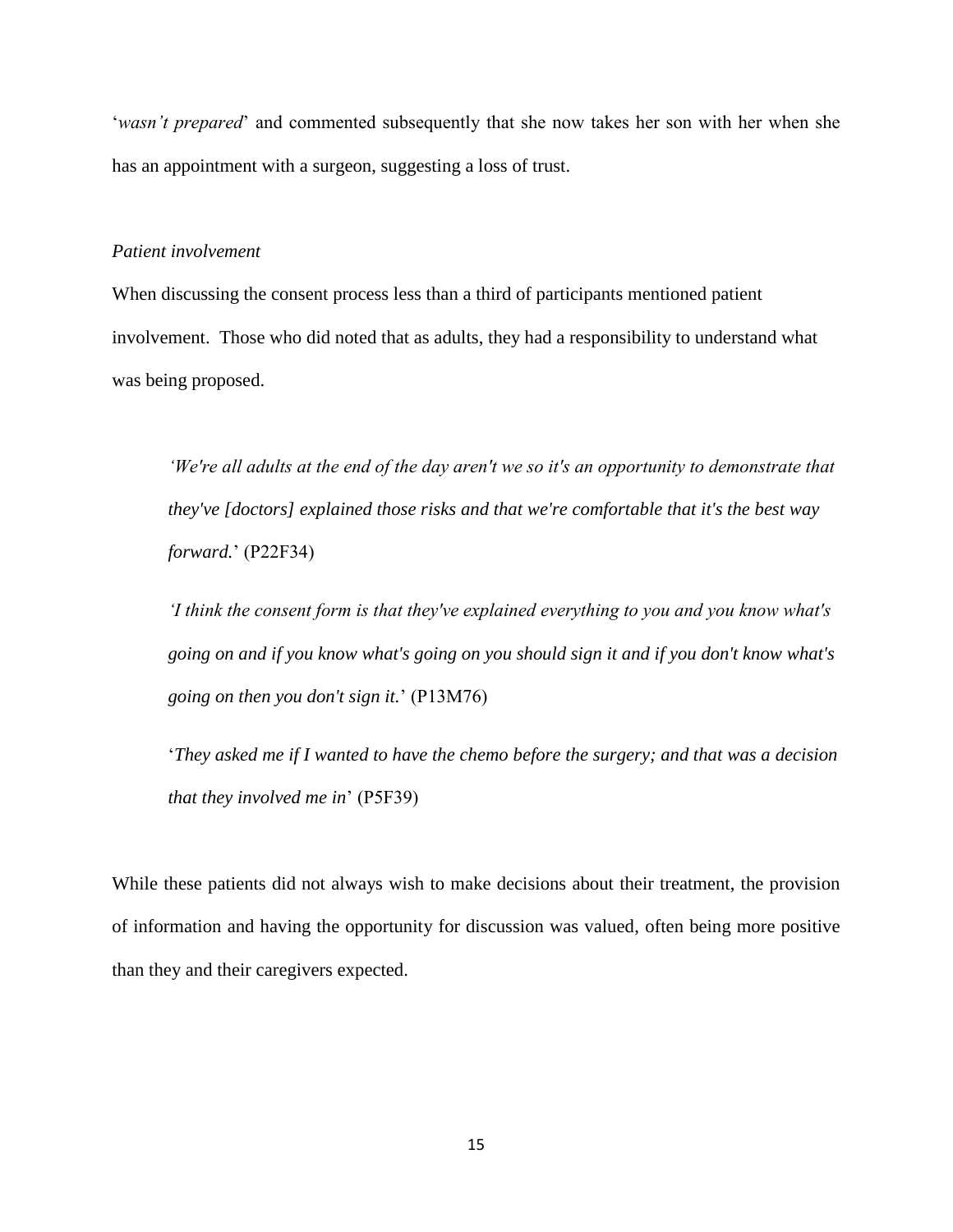*'I want to ask questions and I have found it easy to talk to them [doctors]. Some doctors they can make you feel silly when you ask questions, like they evade or don't answer your questions.'* (P18F79)

*'I think doctors presume that people don't want to know everything but I do.'* (P5F39) *'We were allowed to ask questions and again we got a straightforward answer to every question.* (C5M66)

*'The doctor explained everything to her and what was going to happen … we honestly thought the consultation would take about 20 minutes; it took over an hour, now whether that was because we were asking questions …[that was a] nice feeling, we felt that people had the time.'* (C7M61)

Nurses were another importance source of information for these patients and caregivers.

*'We had this nurse practitioner …and she was excellent, she spent a lot of time with us…and it was a two-way thing, we kept saying things so that she knew we were understanding it or maybe she corrected it if we weren't understanding.'* (C5M66)

Such opportunities for further discussion with nurses appear to facilitate improved understanding and knowledge.Nurses playing a central role in providing patients and their caregivers with ongoing opportunity for discussion about, and improved understanding of, their treatment (Dartey et al., 2010). Patients starting chemotherapy were provided with a booklet explaining the treatment and possible side effects. This was supported by a verbal presentation, given by a nurse to small groups of patients immediately prior to the administration of their first treatment. Our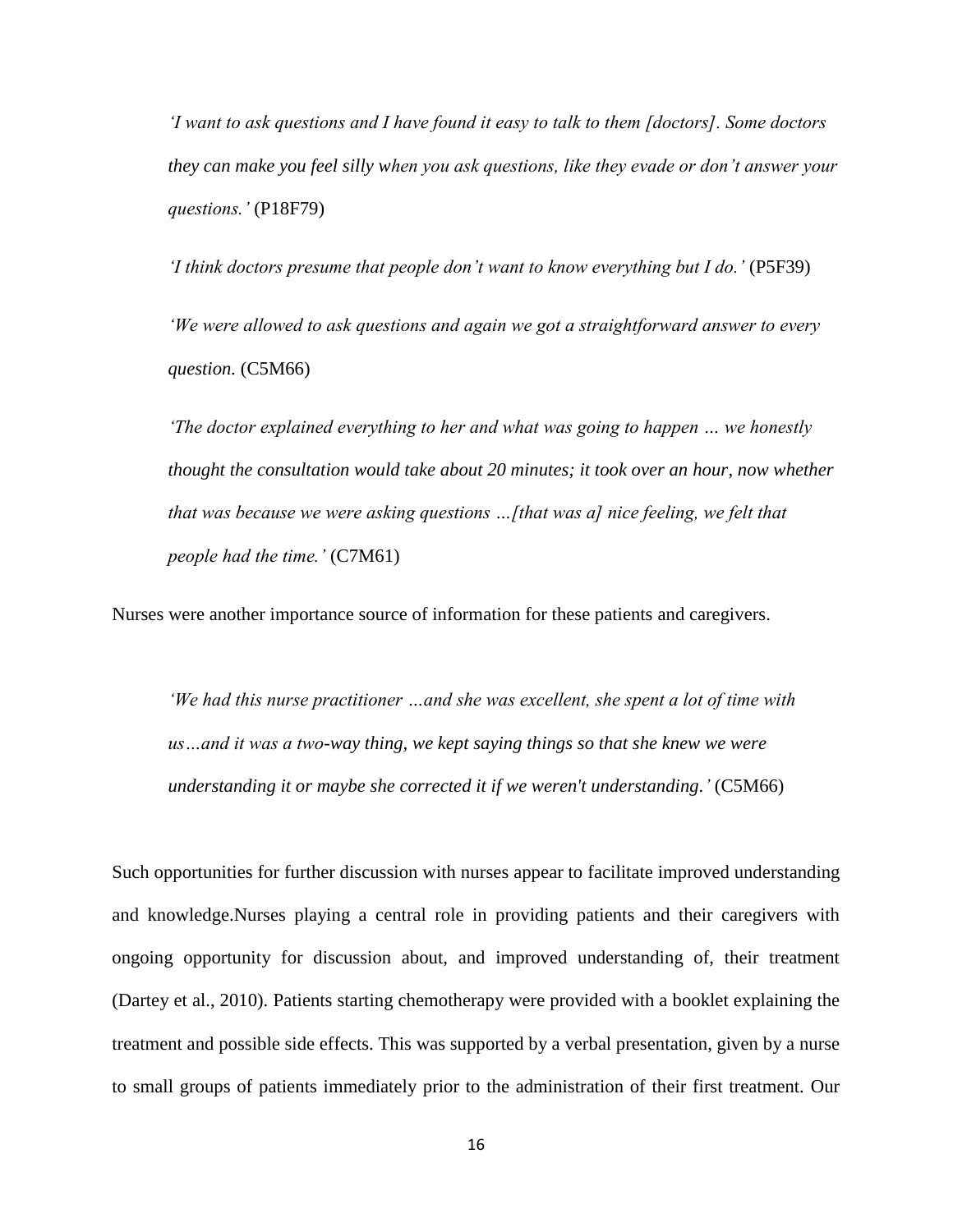field notes record how nurses consistently checked with patients regarding their understanding of their treatment and if they had further questions as they prepared patients for the intravenous infusion of chemotherapy drugs. This is good practice, evidence suggesting that patients' understanding can be enhanced when information is provided in various formats (Fink et al., 2010). Such involvement of health professionals other than doctors in providing treatment and advice has been acknowledged by the courts, court decisions now being applicable to all health professionals (*Montgomery v Lanarkshire Health Board*, 2015).

While clinical staff were the primary source of information, approximately one fifth of participants also sought information from others who had experience of cancer and searched the Internet.

*'I attended a breast cancer forum in X [name of city] for two days and that was brilliant because you meet all the young women between the age of 20 and 45 and can talk to them about side effects or whatever.'* (P2F40)

*'I think I'm best sticking to that [information from doctors] because when I go on the Internet I do always come across things that aren't good you know. I think they gave me everything I probably needed to know …so really all I found on the Internet was reiteration of what they had told me.'* (P5F39)

Nonetheless, information provided was not always what was required. For example, a woman who had attended a hospital for investigation of a breast lump said she had not been informed of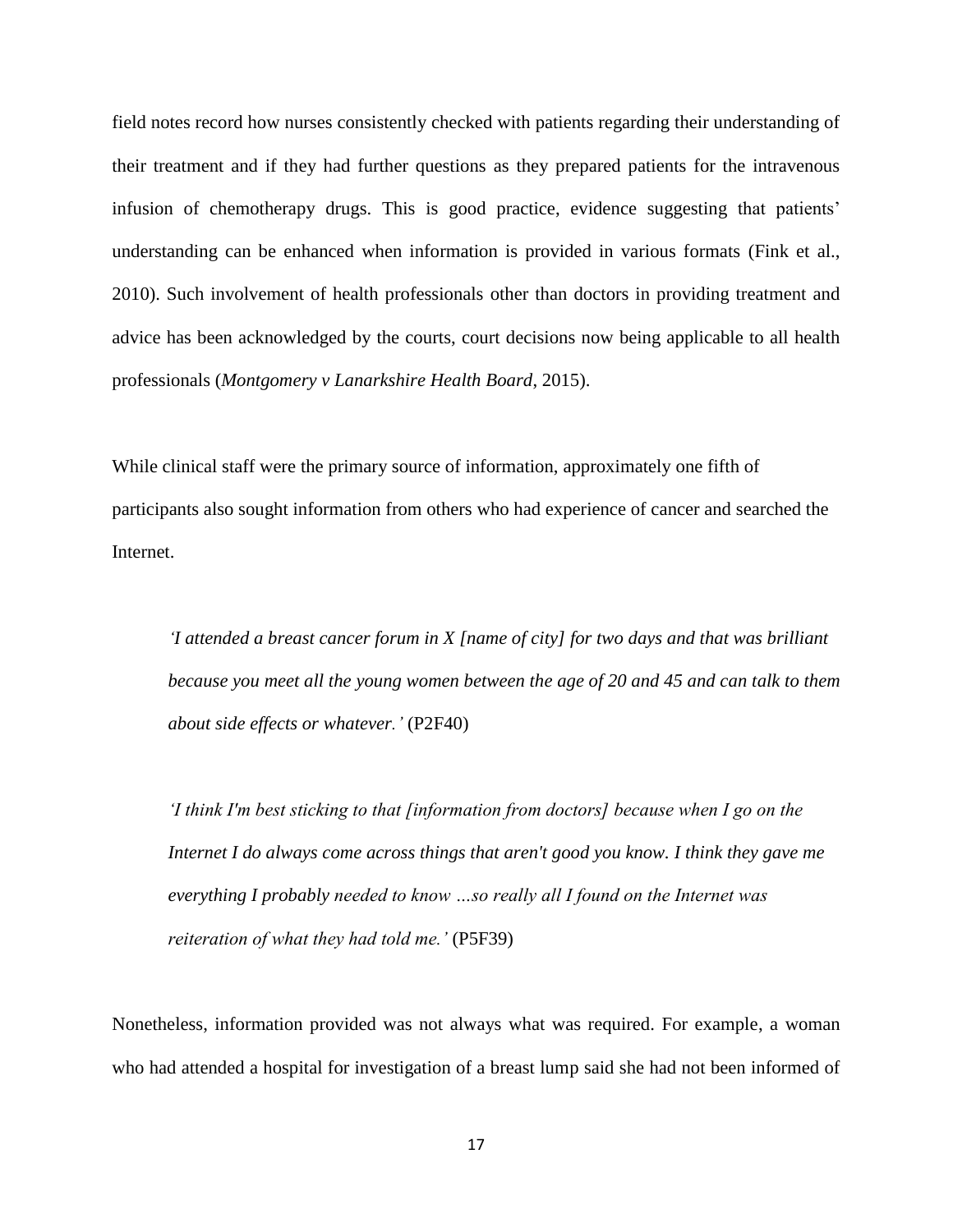the possible risks. She explained that she was feeling very uncomfortable after the procedure but did not know why. She believed this was particularly concerning because she had been told that she could drive home afterwards:

'*[An] unsafe experience I've had is when I had an arterial bleed…when they did the lymph node biopsy they hit an artery which is why I was really uncomfortable ... but I had no idea, nobody told me that it was a rare complication.*' (P8F60).

Yet, her caregiver, an NHS consultant said that while her experience was very upsetting, she had just been unlucky. From a medical perspective he believed that it was neither possible nor indeed desirable to alert patients to all the potential complications.

'*…if you did alert patients to all the very rare complications that might occur, you'd have very few people taking you up on the therapies that you're offering.'* (C1M57)

Such differing perspectives highlight conflicting understanding of the type of information patients may require. For C1M57 the issue was the relative risks arising from the medical treatment. An argument that disclosure of information may make patients anxious and decline treatment is possibly paternalistic in both its aims and assumptions (Jones, 1999). However, this patient's caregiver was not concerned about treatment (medical) risks per se; rather her concern appears to have been about the functional risks, in this case driving after a biopsy. This indicates that the reasonable doctor standard may be qualitatively different to the reasonable patient standard.

## *Bureaucratic routine*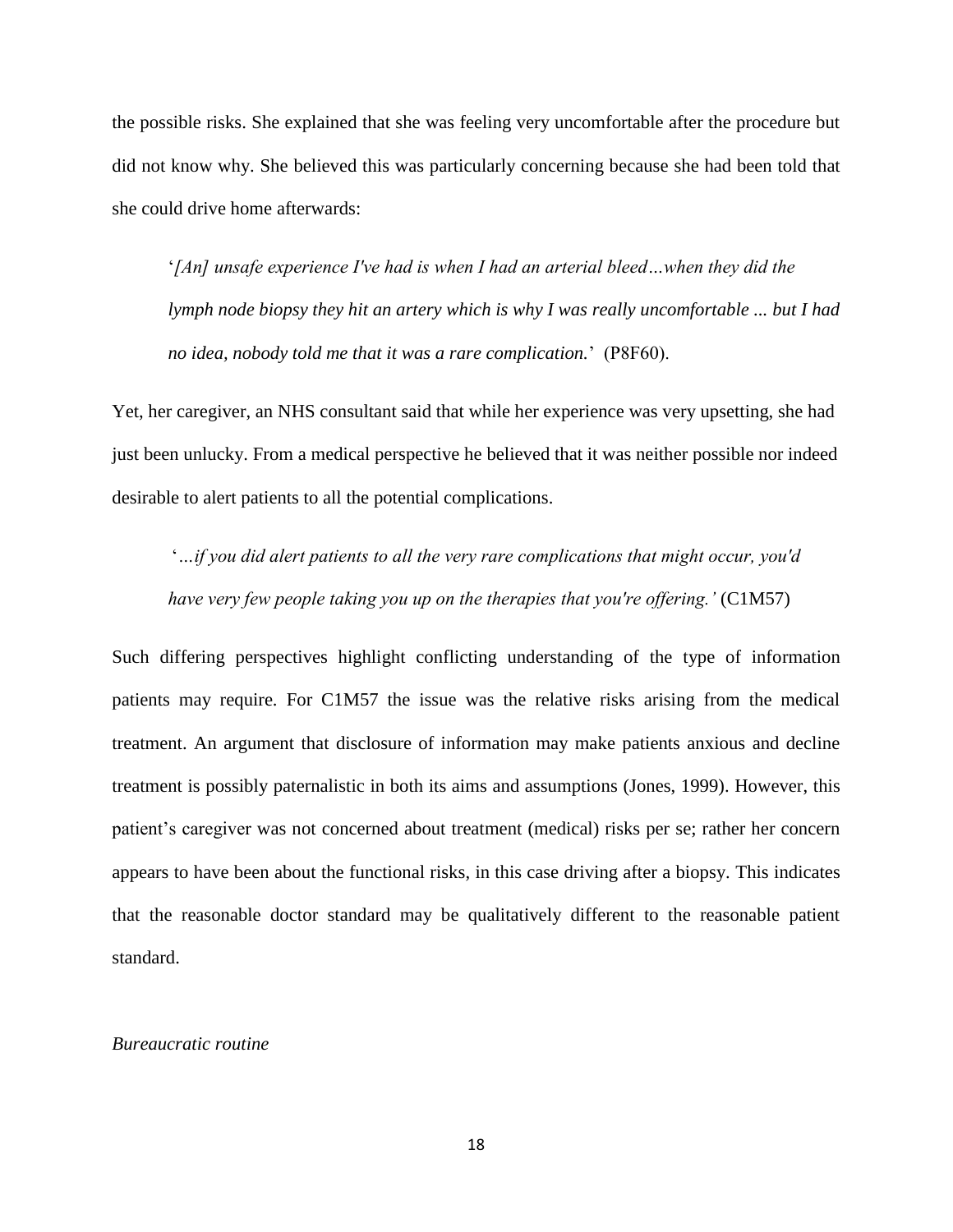Although the process of information giving appeared to meet the expectations of almost all of the patients, the actual signing of a consent form was perceived generally to be bureaucratic rather than for the patients' benefit. Many participants described the purpose of the consent form as '*obvious*'; '*to reassure them [doctors] really… she [wife] has to be seen to be happy about that.*' (C17M56) and something that '*you [patients] always do*' (P4F74). Their signature on the form being a routine bureaucratic '*standard procedure*' (C7M61) in the interest of the hospital; patients and carers perceiving their role in signing the form as non-negotiable *'you have to sign to consent to any medication, that's standard procedure*.' (P3F58)

A field note illustrates how this perception can be problematic for the nurses working in the chemotherapy suite.

The chemotherapy suite ward sister said that if a patient's chemotherapy treatment is changed or if, on a rare occasion in the out-patient clinic, the doctor forgets to ask the patient for their signature, the patient is told when they arrive for treatment that they have to wait on a doctor. This is because a consent form needs to be signed, and it has to be a doctor who does this with them. Patients often get stroppy with the nurses because they don't see the point of this and just want to get on with the treatment without the delay involved in waiting for a doctor. (Researcher A)

Around one quarter of the participants believed they must sign the form if their treatment was to proceed.

*'I'm signing my life away to say I accept it, it's either that or die, so you really haven't got an option have you? You either do this or you go home unsigned and die.'* (P23F62)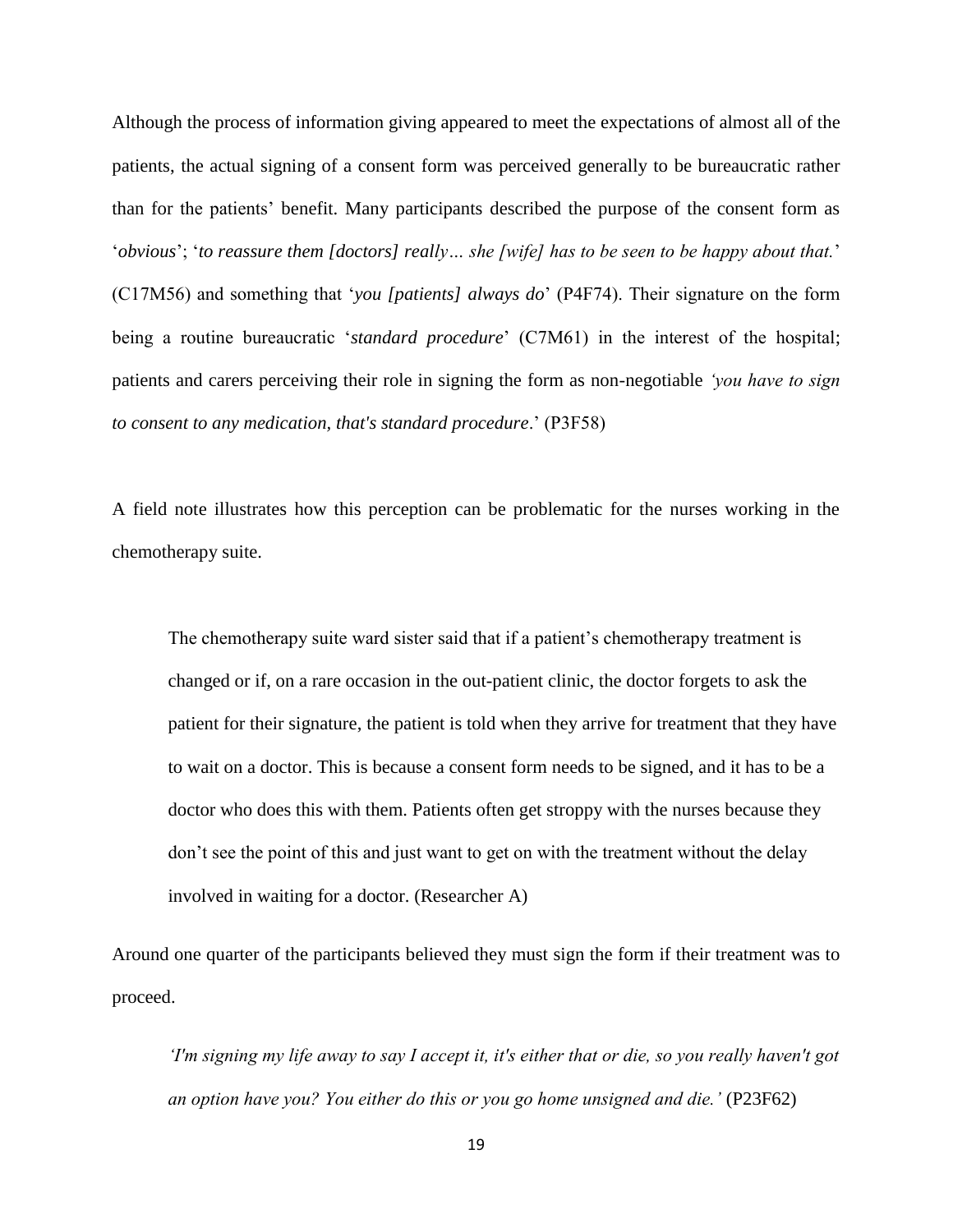*'… by the time it came to the consent form it was, 'and you need to sign the consent form for the treatment'. By which point nobody's going to say no because if you don't sign it you don't get your treatment.'* (C1M57)

Patients appear to feel coerced into signing the consent form as a condition of receiving treatment, the process of consent doing little to encourage patients' active participation in decisions about their treatment. None of the participants expressed concern about signing the consent form or said that they had refused to do so. Rather responses indicate they would have signed the consent form irrespective of what was written on it. Our analysis emphasises Habiba et al.'s (2004) argument that patients understand the consent process as a routine in which they are expected to enact a role that has already been scripted by doctors in the interest of doctors.

## *Legal focus*

Most participants assumed the primary reason for the consent form was to provide evidence they had been made aware of the risks of treatment and consequently prevent them from taking legal action against the hospital if anything went wrong. The consent form was viewed as the hospital's 'get out of jail free card' (C1M57). Patients perceived the process through a medicolegal lens, signified by the need for doctors to get patients to sign the form.

*'To cover their own backsides! …it's obviously so's you can't litigate afterwards really.*' (C2M37)

*'The get out clause in case they made a mistake. …, I've signed it to have the treatment to go ahead'* (P15M63)

*'It's to absorb [sic] them of any blame if something goes wrong.*' (P35M67)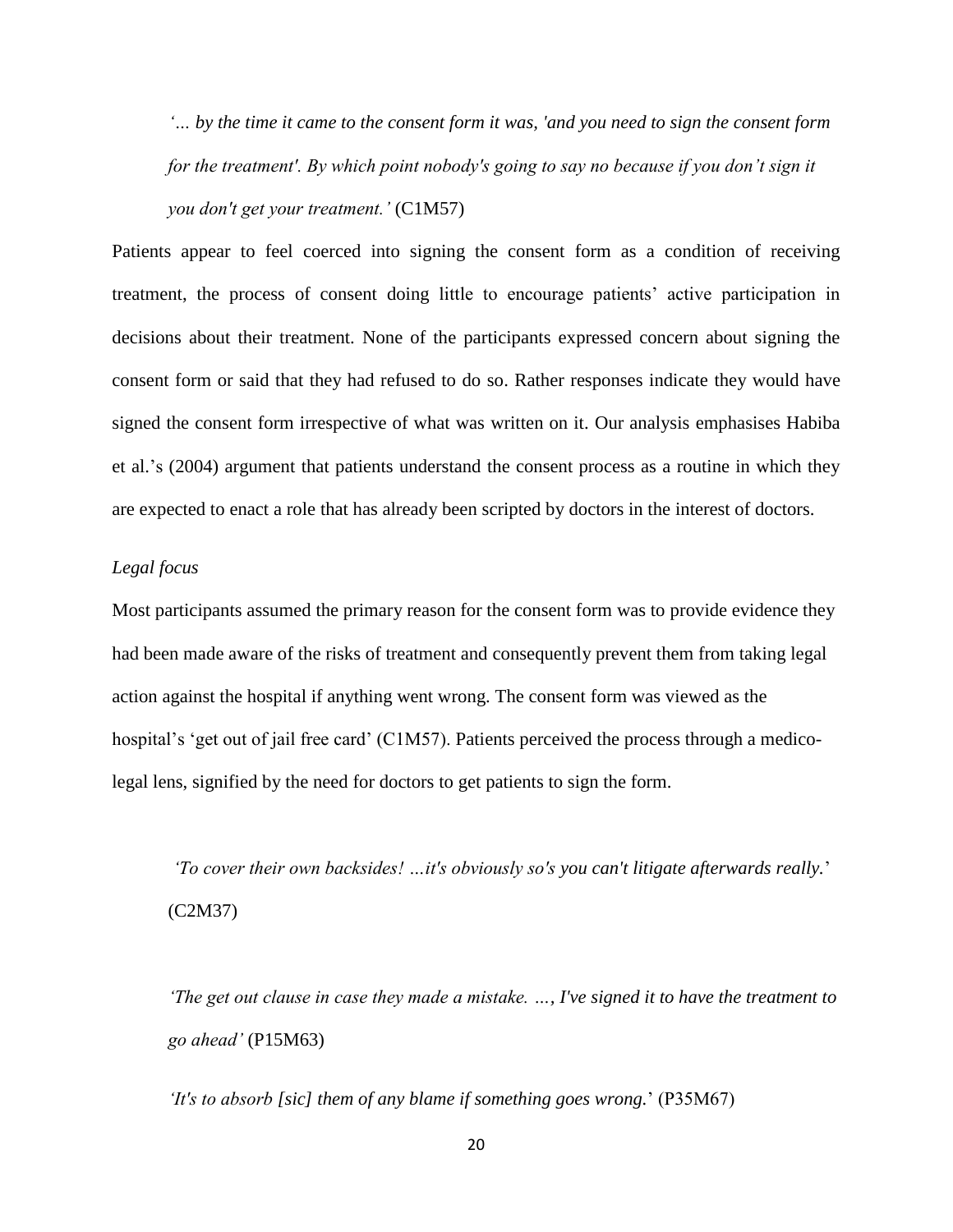Few patients believed (rightly) that the consent form was not a legal document.

*'It doesn't mean there isn't liability anywhere, at the end of the day but it's just a consent saying I will have the treatment. They are not forcing it on me.'* (P25M64)

*'It's my body I have to be the decider in my treatment and also as a secondary measure I would imagine it's to safeguard the members of staff at the hospital who actually give me the treatment if there's no evidence to show that I am willingly cooperating with it then I could sue.*' (P8F64)

This focus on risk echoes the legal obligation doctors have in relation to risk disclosure and, during the process of consent to treatment, emphasizes the medico-legal concerns rather than to the underlying principles of patient involvement. Participants' perceptions reflect the paternalism of the reasonable doctor standard, where the doctor speaks and the patient listens (Fovargue and Miola, 2010).

## **Discussion**

Doctors are advised by their regulatory bodies that the process of consent to treatment should be one of shared decision-making, while acknowledging that some patients will not want to make clinical type decisions. In the UK, the legal position has recently shifted from one based on medical paternalism towards acknowledging that patients are active information seekers and capable of understanding medical matters (*Montgomery v Lanarkshire Health Board*, 2015). Our paper explored patients' and their caregivers' understanding of the consent process, highlighting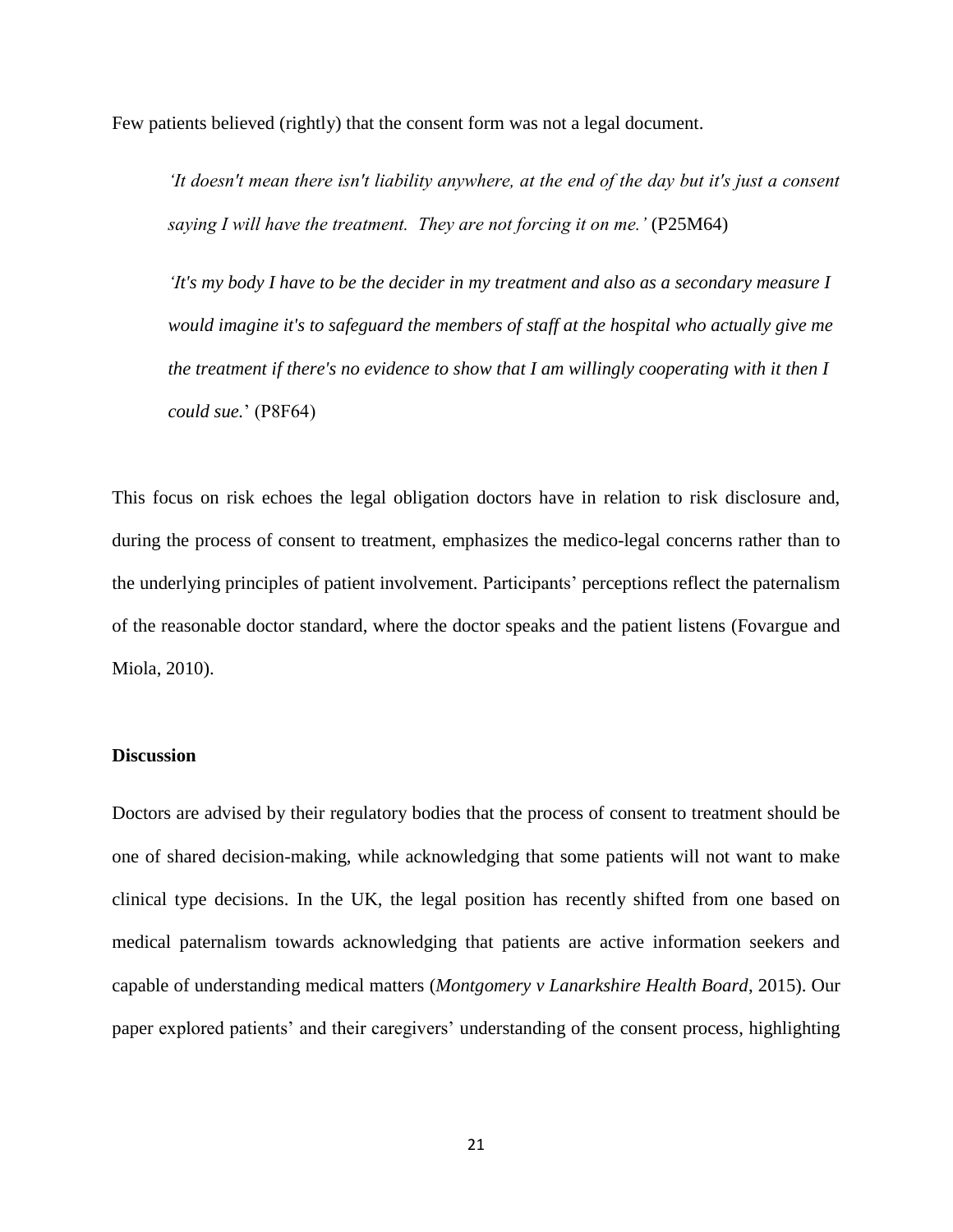how their perceptions influence their active participation in decision-making and the possible medico-legal implications.

Overall, results of our study suggest that many patients do not want to make treatment decisions. Nonetheless, most patients wanted to be fully informed about their illness and the proposed treatment. Such patient involvement through provision of information appears to help them feel in control (Akkad et al., 2004).

Where patients do not expect to receive detailed information, our data suggests their information seeking behavior may be limited, particularly in an environment that they perceive to be paternalistic. This is important because if harm occurs consent may be considered as invalid if it is judged that the patient was given inadequate information (*Montgomery v Lanarkshire Health Board*, 2015). Empirical evidence indicates that when doctors are required to conjecture patient preferences for information they often fail to get this correct (Strull et al., 1984; Waitzkin, 1984). Our results contributing to understanding of how patients may influence doctors' information giving practices: as where patients do not expect to receive detailed information during medical consultation this appears to reduce their information seeking behaviours.

From a patient perspective, our findings indicate providing adequate information appears challenging for doctors, particularly in an area of complex treatment such as cancer. Where patients believe doctors are withholding information they can lose trust. Our study also demonstrates how the reasonable doctor and the reasonable patient standards may diverge: patients may be concerned more about the functional consequences of their treatment while doctors may be more inclined to focus on the relative risks of treatment options. Such differing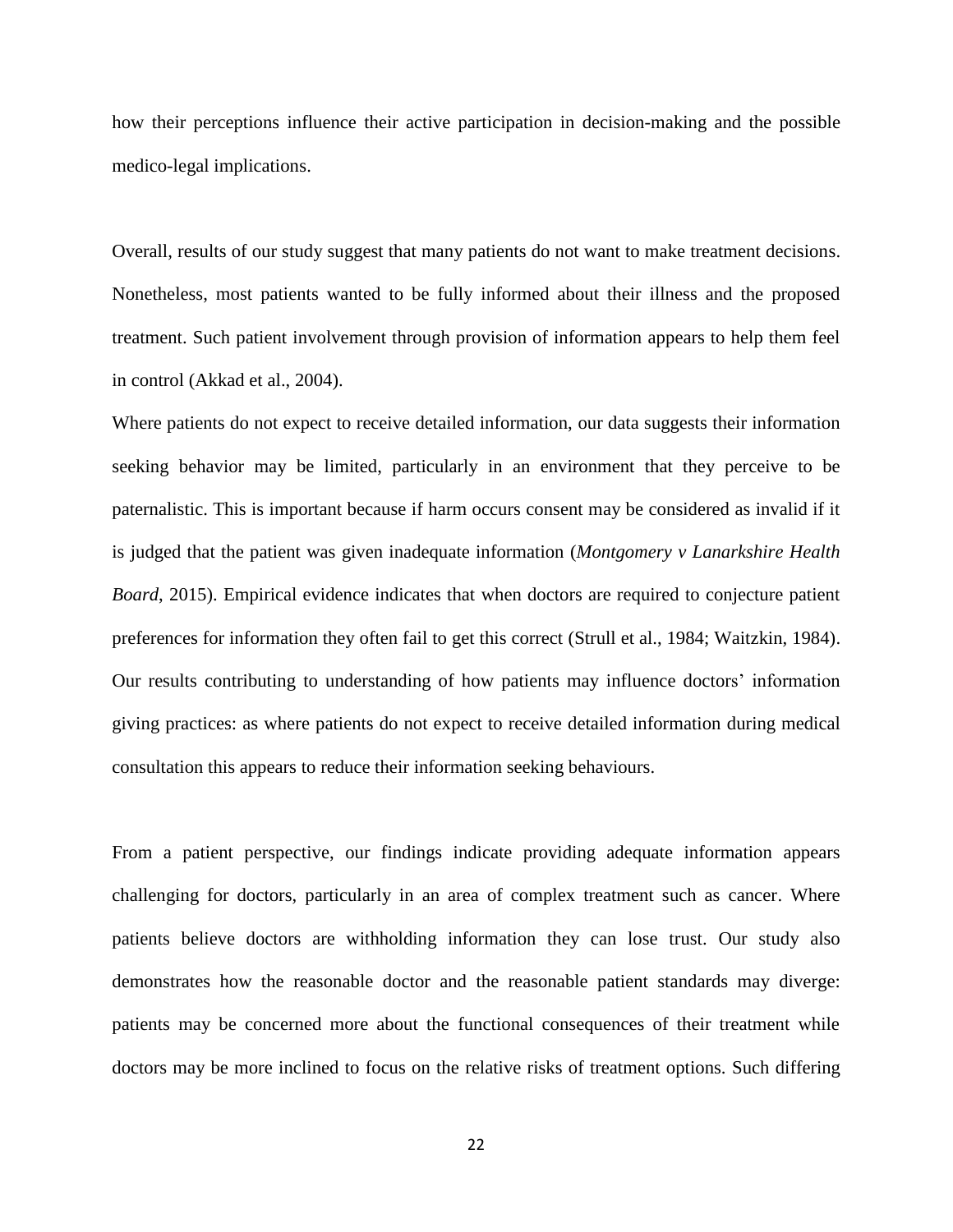perspectives provide an important justification for the principle of shared decision-making (Krumholz, 2010) and are acknowledged in legal proceedings (*Montgomery v Lanarkshire Health Board*, 2015, *Reibl v Hughes*, 1980).

Heywood et al. (2010) argue such legal concerns have tainted doctors' perceptions of consent, encouraging them to give prominence to potential risks. Few participants in our study discussed explicitly the benefits of treatment, suggesting that it may not only be doctors but patients who also give prominence to the legal aspects of the consent process. Arguably, focusing on risk may cause patients unnecessary angst and lack of appreciation of the benefits of the proposed treatment (Heywood et al., 2010). If the focus remains on risk, it has been argued that it is unlikely to improve communication between the patient and the doctor (Miola, 2009). It is also clear from our data, that the actual signing of the form may jeopardise the doctor-patient relationship, it being detrimental to trust by introducing the possibility of future legal conflict. Many patients in our study perceive the requirement to sign the consent form as bureaucratic, legalistic and solely in the interest of the hospital and its doctors. This instrumental rationality of the consent form undermines effective communication, by overlooking the agency of both individual patients and doctors and by diverting attention away from patients' best interests (Brown, 2008).

Our study suggests that patients' often perceive signing the consent form as routine and at times an inconvenience This supports Akkad et al.'s (2004) findings that the majority of patients do not read the consent form, being content to sign an unread form on the basis of verbal information. In *Montgomery v Lanarkshire Health Board* (2015), the Supreme Court considered that patients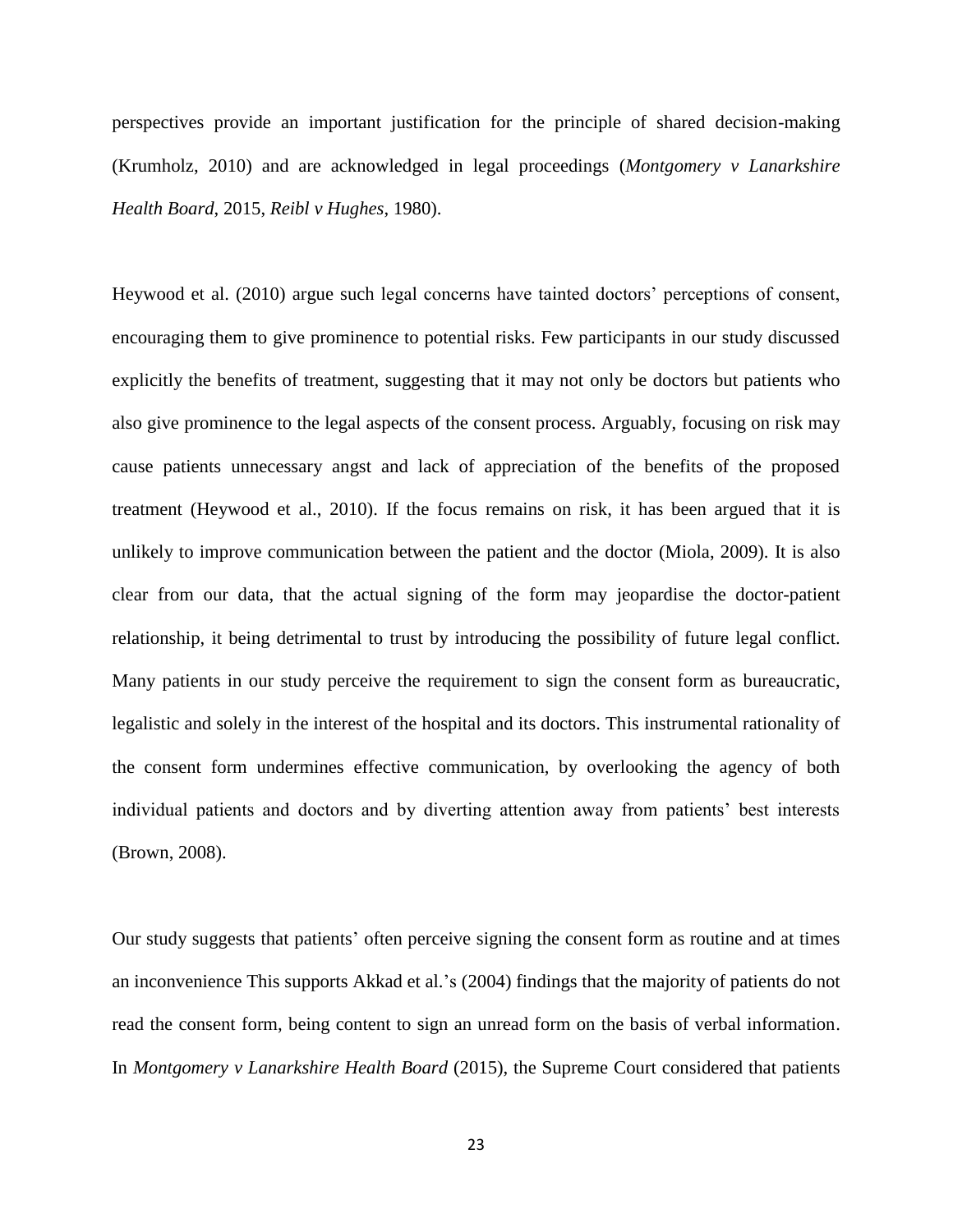can easily find medical information from sources such as the Internet and are therefore no longer considered by the courts as uninformed or entirely reliant upon information from doctors. Now considered in law as informed actors, patients' attitudes towards the consent form as not being in their interests could therefore be a self-fulfilling prophecy if they are signing forms without due consideration to their contents.

## **Conclusion and recommendations**

Our paper investigated cancer patients' and their caregivers' perceptions of the process of consent to treatment. Our findings suggest that much effort is being expended by doctors and nurses to enable patients to be well informed, at least in this hospital. However, the information considered important by clinical staff and patients appears to be qualitatively different; patients wish to know more about the functional consequences of their treatment while doctors focus more on the relative risks of the treatment. Our study suggests further that patients perceive signing the consent form as paternalistic, routinized and legalistic, this detracting from the information giving process and disabling their active involvement in their care.

To paraphrase Kennedy (2013), if the prevailing culture is one in which patients perceive themselves as the recipients of whatever is on offer; then consent can come to be seen as some perfunctory exercise, (without which one will not gain access to treatment). Hence, the patient is "consented" and the doctor can then get on with things, having had to pause as briefly as possible to tick the consent box. Incorporating information on the functional consequences of their treatment and dispensing with a box that can be ticked, that is the routine signing of the consent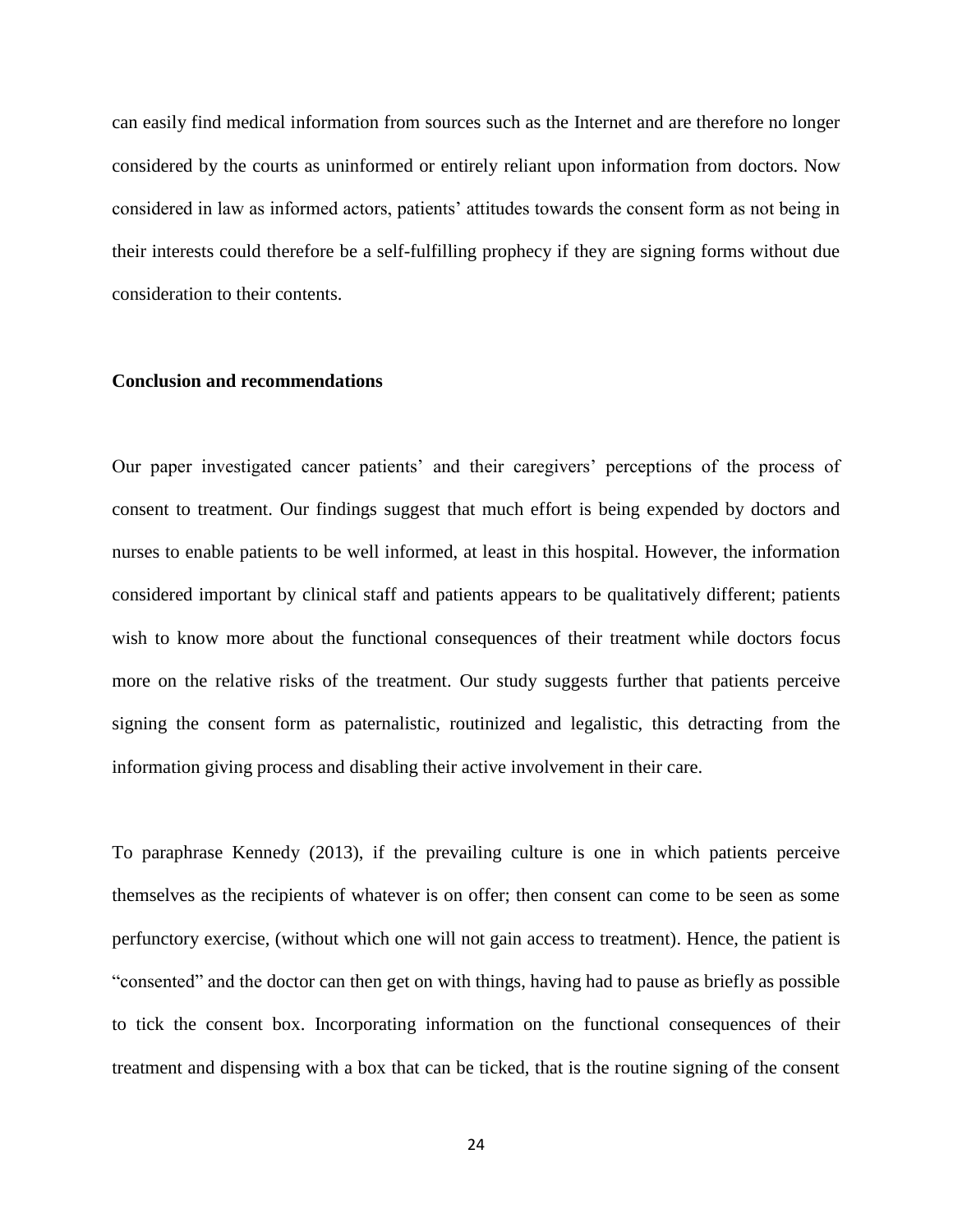form, may enable patients' more active participation both by endorsing the trust they have and need to have in their doctors and by encouraging them to engage actively and become fully involved in the information sharing process. In the words of one participant:

*'What's much more important is actually sitting down and explaining to the patient what's likely to happen and what's not likely to happen…then sending that information in the form of a letter to the patient so that they've got it in writing and can read through it and come back and ask any questions.'* (C1M57)

As a qualitative study the generalizations we can make are invariably theoretical, providing insights relating to cancer patients undergoing surgery within general hospitals in the UK and chemotherapy. The majority of our research participants were white Europeans and all had the capacity to consent to treatment. However in addition to the insights offered, our findings provide the basis for further research to test our insights statistically and also extend the research to other patient groups.

## **Funding**

This work was supported by the Health Foundation, an independent UK charity.

## **References**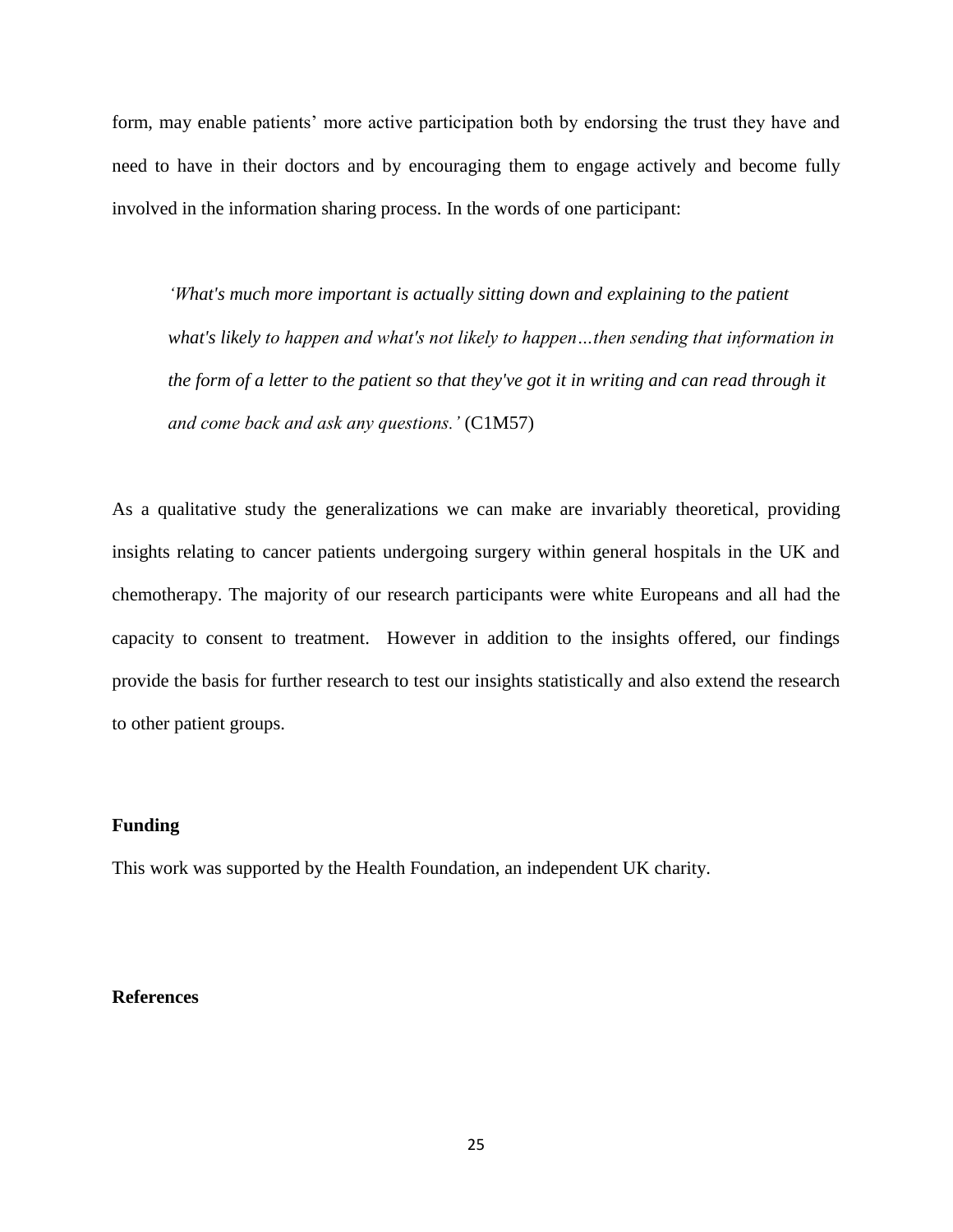- Akkad A, Jackson C, Kenyon S, et al. (2004) Informed consent for elective and emergency surgery: questionnaire study. *BJOG Int. J. Obstet. Gynaecol*. 111: 1133–1138.
- Akkad A, Jackson C, Kenyon, S, et al. (2006) Patients' perceptions of written consent: questionnaire study. *British Medical Journal* 333: 528.

AMA (2009) Informed Consent. Code of Medical Ethics. Revised.

Arora, NK (2003) Interacting with cancer patients: the significance of physicians' communication behavior. *Social Science and Medicine* 57:791–806.

- Ashraff S, Malawa G, Dolan T, Khanduja V (2006) Prospective randomised controlled trial on the role of patient information leaflets in obtaining informed consent. *ANZ Journal of Surgery* 76:139–141.
- Boje DM (1991) The storytelling organization: A study of story performance in an office-supply firm. *Administrative Science Quarterly* 36: 106–126.

Bolam v Friern Hospital Management Committee, (1957) 1 WLR 582.

- Brown PR (2008) Trusting in the New NHS: instrumental versus communicative action. *Sociology of Health and Illness* 30: 349–363.
- Cancer Research UK, 2015. Cancer Stats: Cancer Statistics for the UK. URL http://www.cancerresearchuk.org/cancer-info/cancerstats/ (accessed 4.1.15).
- Care Quality Commission (2014). *Guidance for providers*. http://www.cqc.or.uk (accessed 4.1.15
- Cassileth BR, et al. (1980) Informed consent why are its goals imperfectly realized? *New England Journal of Medicine* 302: 896–900.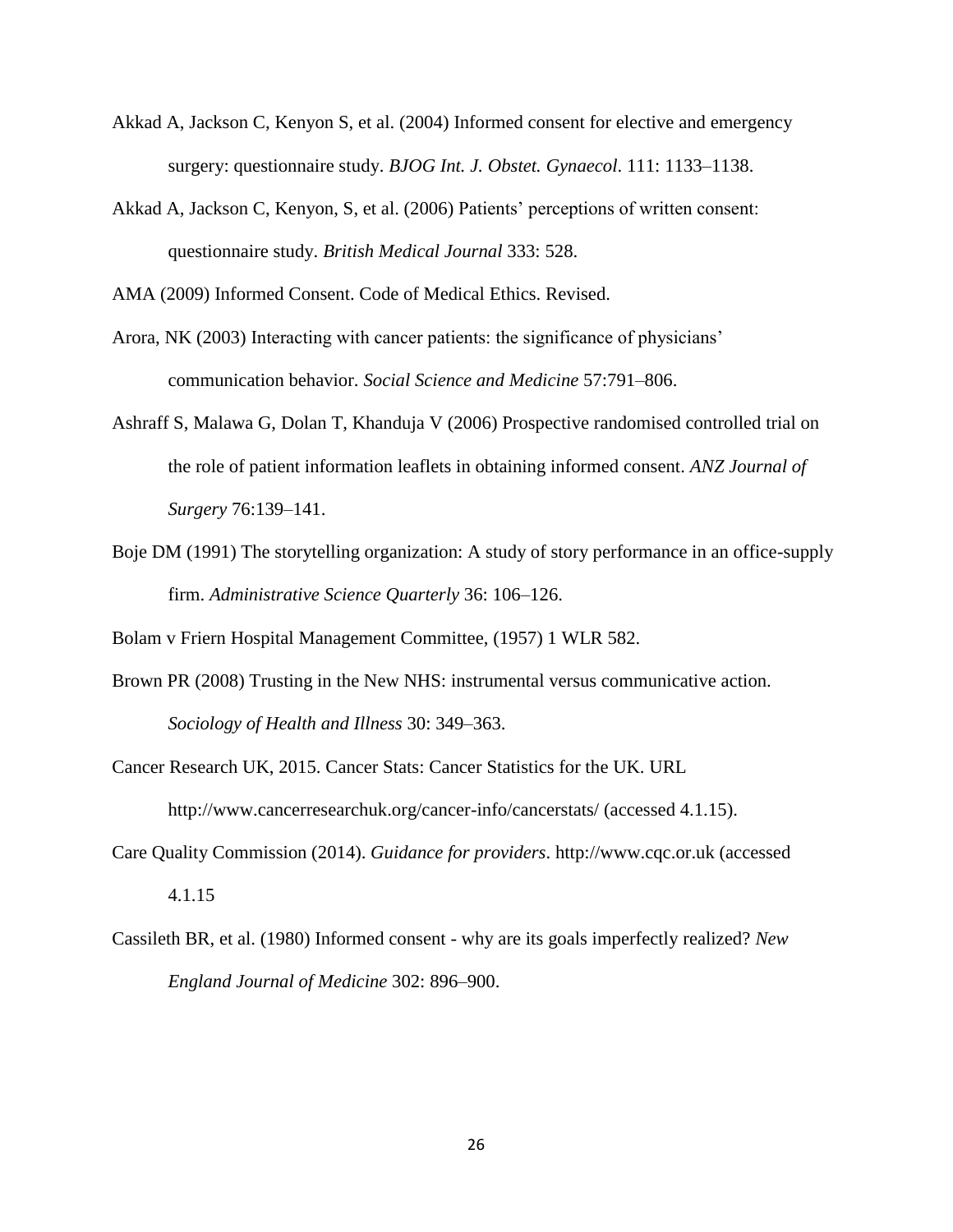Charles C, Gafni A, Whelan T (1999) Decision-making in the physician-patient encounter: revisiting the shared treatment decision-making model. *Social Science and Medicine* 49: 651–661.

Chester v Afshar, (2004) 4 All ER 587, HL.

Clements RV (2005) Informed choice: should we bin the consent form? *Clinical Risk* 11: 69–72.

- Corbin J, Strauss A (2008) *Basics of qualitative research: Techniques and procedures for developing grounded theory*. Sage.
- Corley KG, Gioia DA (2004) Identity ambiguity and change in the wake of a corporate spin-off. *Administrative Science Quarterly* 49:173–208.
- Dartey W, et al. (2010) Preoperative assessment and consent for surgery: A role for the gynaecology nurse-practitioner. *Journal of Obstetrics and Gynaecology* 30:166–170.
- De Fina, A, Georgakopoulou A (2008) Analysing narratives as practices. *Qualitative Research* 8: 379–387.

DH (2009). *Reference guide to consent for examination or treatment.* London.

- Doherty C, Saunders MNK (2013) Elective surgical patients' narratives of hospitalization: the co-construction of safety. *Social Science and Medicine* 98: 29–36.
- Fink AS, et al. (2010) Predictors of comprehension during surgical informed consent. J*ournal of the American College of Surgery* 210: 919–926.
- Fovargue S, Miola J (2010) One step forward, two steps back? The GMC, the common law and "informed" consent. *Journal of Medical Ethics* 36: 494–497.
- Fowler FJ, Gerstein BS, Barry MJ (2013) How patient centered are medical decisions?: Results of a national survey. *JAMA Internal Medicine.* 173:1215–1221.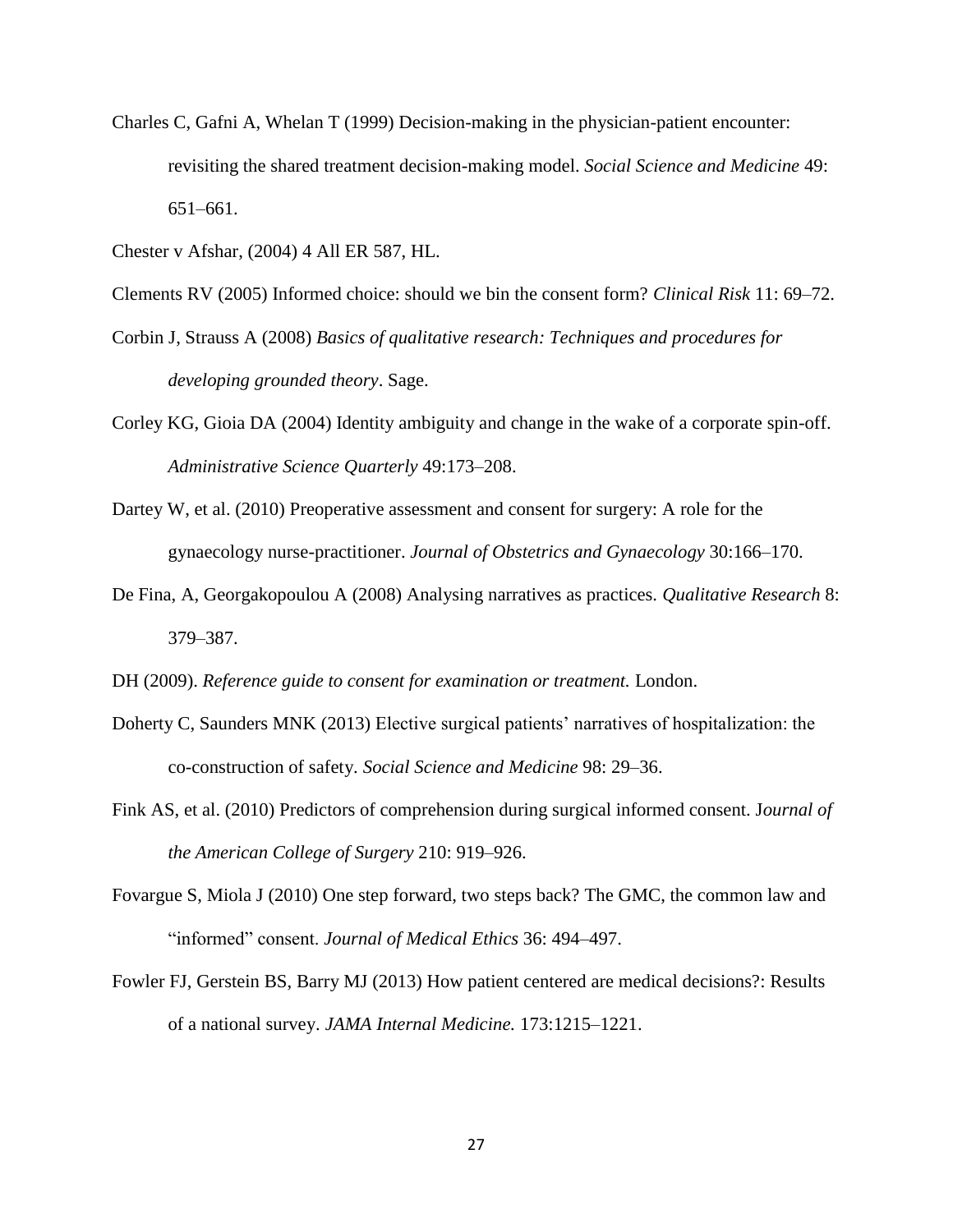- Francis JJ, et al. (2010) What is an adequate sample size? Operationalising data saturation for theory-based interview studies. *Psychology and Health* 25:1229–1245.
- Gammelgaard A, et al. (2004) Patients' perceptions of informed consent in acute myocardial infarction research: a Danish study. *Social Science and Medicine* 58: 2313–2324.
- Garcia-Retamero R, Galesic M (2010) Who proficts from visual aids: Overcoming challenges in people's understanding of risks. *Social Science and Medicine* 70: 1019–1025.

Geertz C (1973) *The interpretation of cultures: Selected essays*. Basic books.

- GMC (2008) Consent guidance: patients and doctors making decisions together. URL http://www.gmc-uk.org/guidance/ethical\_guidance/consent\_guidance\_index.asp (accessed 11.15.14).
- Grady C (2015) Enduring and Emerging Challenges of Informed Consent. *New England Journal of Medicine* 372: 855–862.
- Habiba M, et al. (2004) Women's accounts of consenting to surgery: is consent a quality problem? *Quality and Safety in Health Care* 13: 422–427.
- Herbert V (1980) Informed consent—a legal evaluation. *Cancer* 46: 1042–1044.
- Heywood R, Macaskill A, Williams K (2010) Informed Consent in Hospital Practice: Health Professionals' Perspectives and Legal Reflections. *Medical Law Review* 18: 152–184.
- Hor S, Godbold N, Collier A, Iedema R (2013) Finding the patient in patient safety. Health (N. Y.).
- Jacobsen AJ (2014) Vignettes of interviews to enhance an ethnographic account. *Ethnography Education* 9: 35–50.

Jones MA (1999) Informed consent and other fairy stories. *Medical Law Review* 7: 103–134.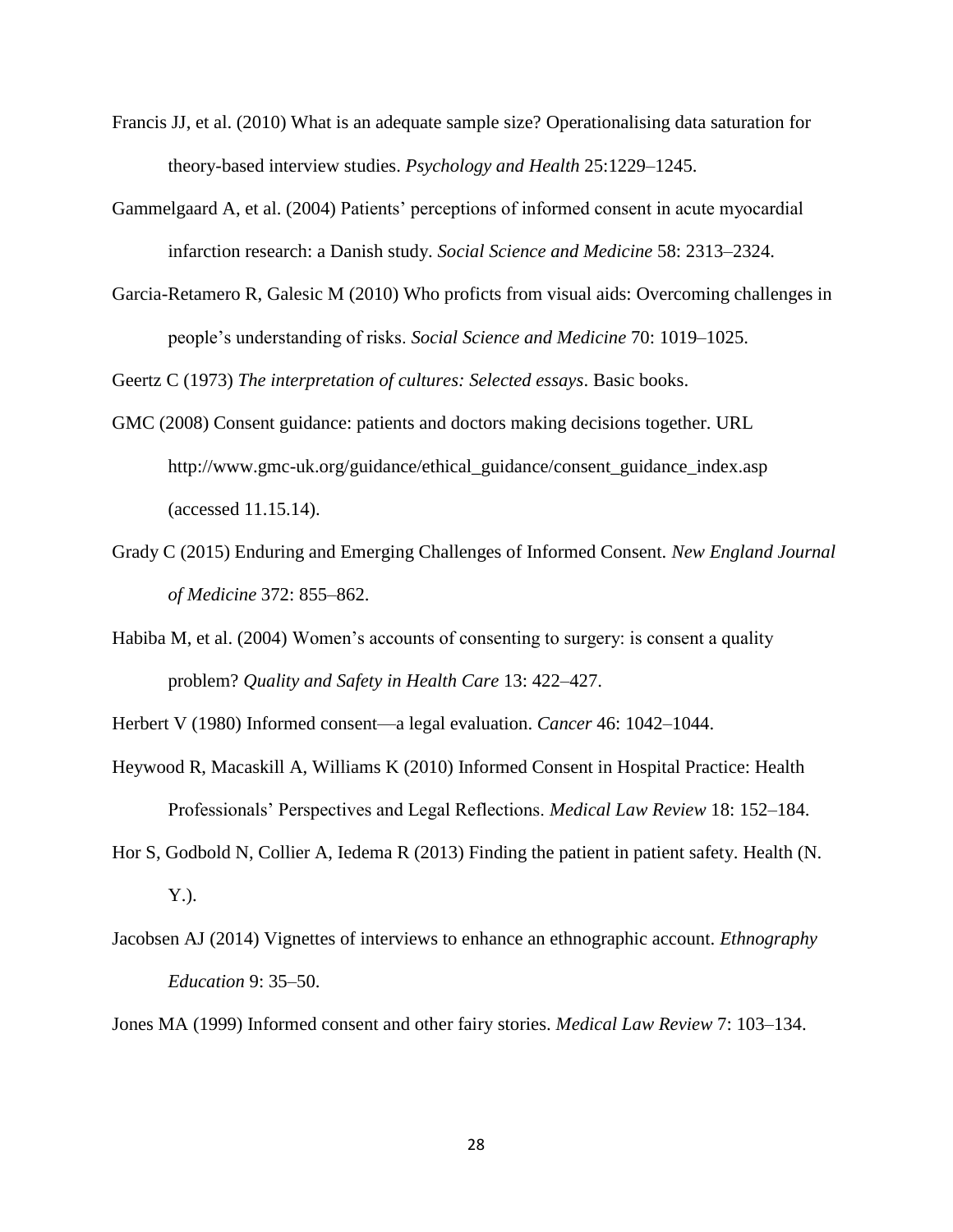- Kaufmann CL (1983) Informed consent and patient decision making: two decades of research. *Social Science and Medicine* 17: 1657–1664.
- Kennedy I (2013) Review of the response of Heart of England NHS Foundation Trust to concerns about Mr Ian Paterson's surgical practice; lessons to be learned; and recommendations. http://www.heartofengland.nhs.uk (accessed on 15<sup>th</sup> October 2015)
- Kinnersley P, et al. (2013) Interventions to promote informed consent for patients undergoing surgical and other invasive healthcare procedures. *Cochrane Database Systematic Review* 7, CD009445.
- Kon AA (2010) The shared decision-making continuum. *Journal of the American Medical Association* 304, 903–904.
- Krumholz HM (2010) Informed consent to promote patient-centered care. *Journal of the American Medical Association* 303:1190–1191.
- Meredith P (1993) Patient participation in decision-making and consent to treatment: the case of general surgery. *Sociology of Health and Illness* 15: 315–336.
- Miola J (2009) On the Materiality of Risk: Paper Tigers and Panaceas. *Medical Law Review* 17: 76–108.
- Montgomery v Lanarkshire Health Board (2015) UKSC 11.
- Mulsow JJ, Feeley TM, Tierney S (2012) Beyond consent—improving understanding in surgical patients. *American Journal of Surgery* 203:112–120.
- Patton MQ (2002) *Qualitative evaluation and research methods* (3rd edition). SAGE Publications.
- Pilnick A, Dingwall R (2011) On the remarkable persistence of asymmetry in doctor/patient interaction: A critical review. *Social Science and Medicine* 72:1374–1382.